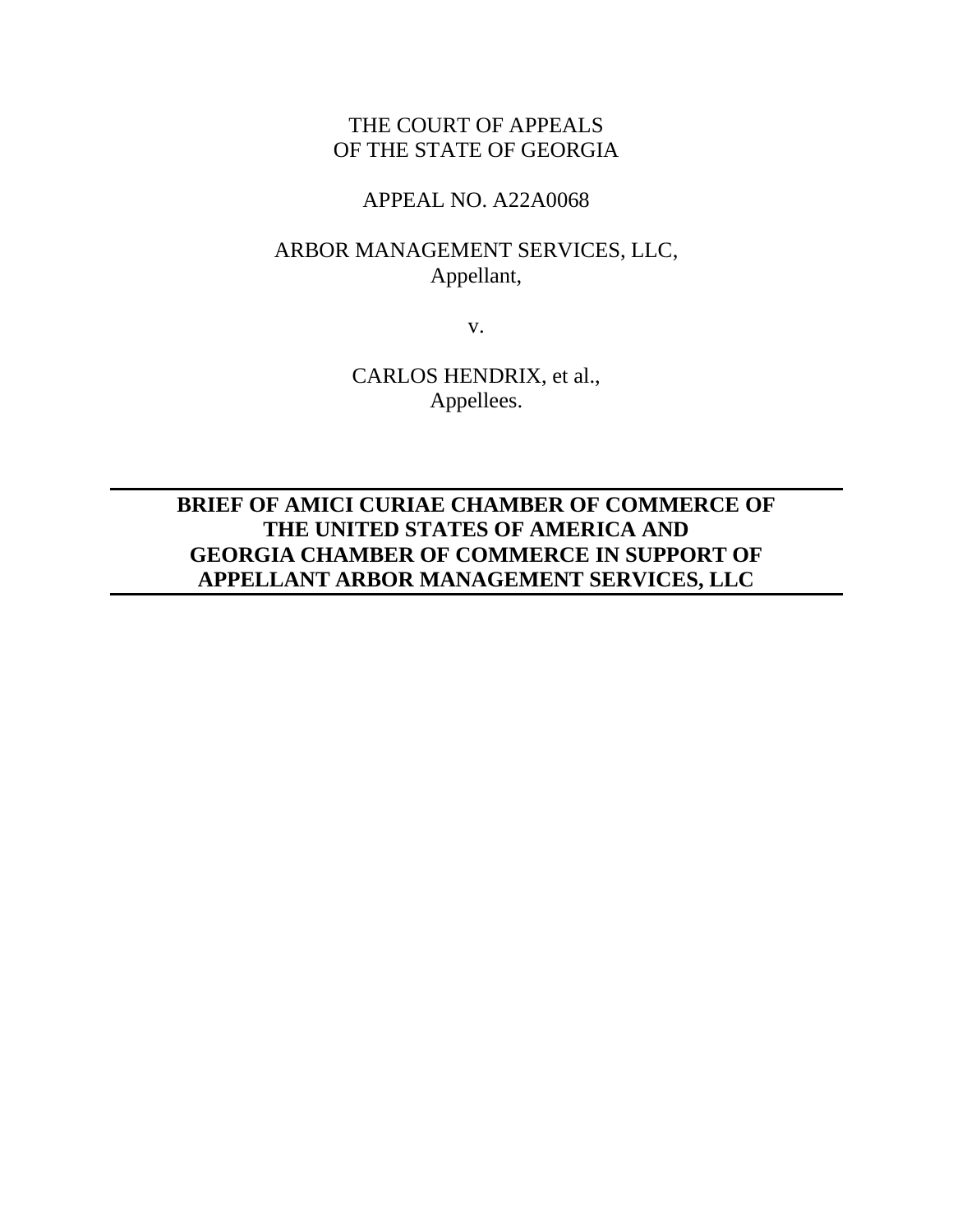# **TABLE OF CONTENTS**

| $\mathbf{I}$ . |                 | THE COVID-19 PANDEMIC PRESENTED UNPRECEDENTED                      |  |  |
|----------------|-----------------|--------------------------------------------------------------------|--|--|
| II.            |                 |                                                                    |  |  |
|                | A.              | The PREP Act is a complete preemption statute that bars state-     |  |  |
|                | <b>B.</b>       | The PREP Act preempts the claims in this case. 16                  |  |  |
|                |                 | The complaint alleges losses related to the administration<br>1.   |  |  |
|                |                 | Plaintiffs' allegations do not fit within the sole exception<br>2. |  |  |
| III.           |                 | GEORGIA LAW PROVIDES ALTERNATIVE SOURCES OF                        |  |  |
|                | A.              | The General Assembly enacted the Pandemic Business Safety          |  |  |
|                | <b>B.</b>       | The Emergency Management Act further protects healthcare<br>.28    |  |  |
|                | $\mathcal{C}$ . | Plaintiffs' allegations do not fit within the exception to         |  |  |
|                |                 |                                                                    |  |  |
|                |                 |                                                                    |  |  |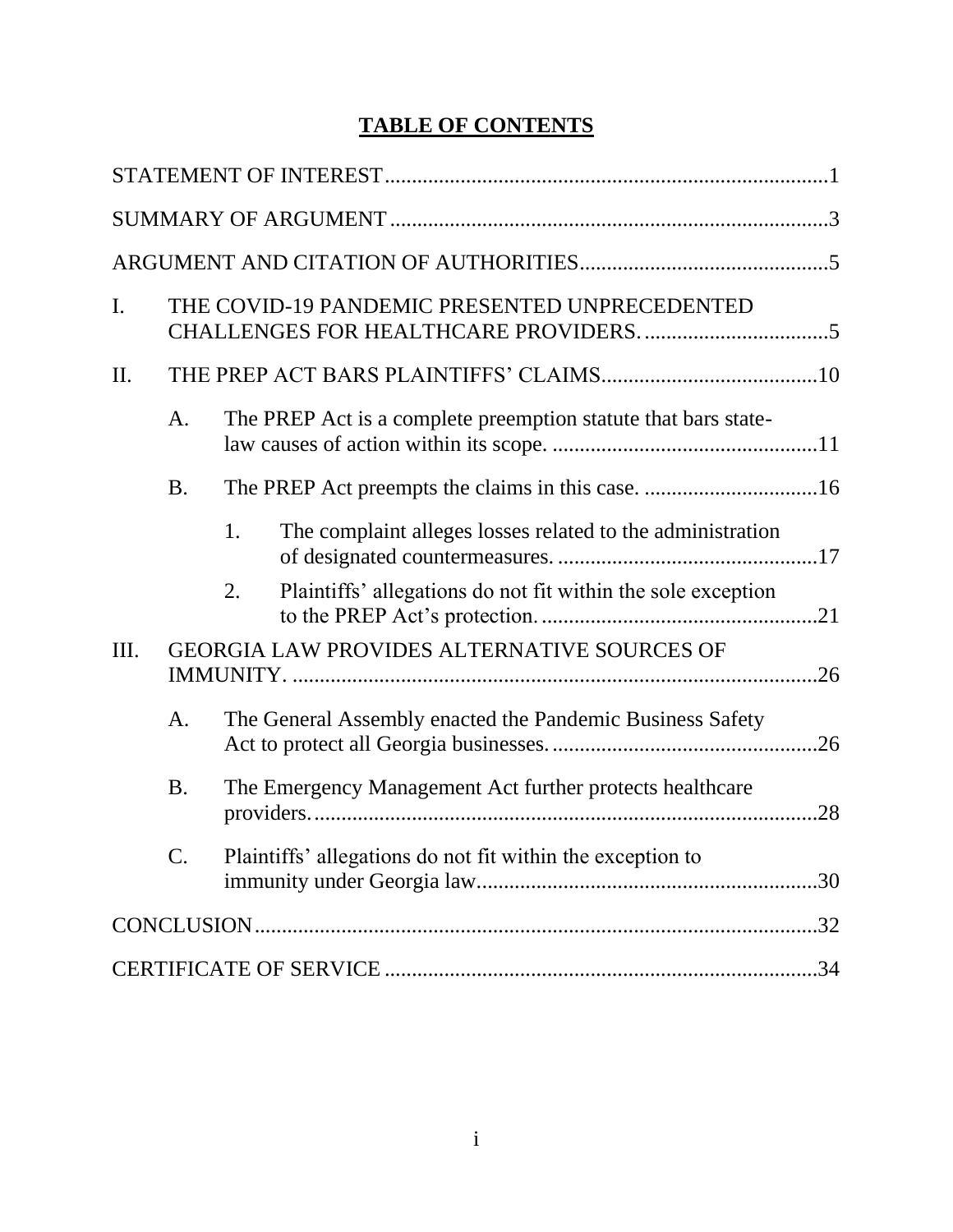# **TABLE OF AUTHORITIES**

# **CASES**

| Avco Corp. v. Aero Lodge No. 735, Int'l Ass'n of Machinists & Aerospace                                          |
|------------------------------------------------------------------------------------------------------------------|
| Beneficial Nat'l Bank v. Anderson,                                                                               |
| Bolton v. Gallatin Ctr. for Rehab. & Healing, LLC,<br>No. 20-cv-00683 (M.D. Tenn. Jan. 19, 2021), ECF No. 35-114 |
| Dial v. Healthspring of Ala., Inc.,                                                                              |
| Duncan v. Walker,                                                                                                |
| Gliemmo v. Cousineau,                                                                                            |
| Hall v. N. Am. Van Lines, Inc.,                                                                                  |
| In re Miles,                                                                                                     |
| Johnson v. Omondi,                                                                                               |
| Lucas v. Beckman Coulter, Inc.,                                                                                  |
| Lyons v. Cucumber Holdings, LLC,<br>No. 20-cv-10571-JFW, 2021 WL 364640 (C.D. Cal. Feb. 3, 2021)21               |
| Metro. Life Ins. Co. v. Mass.,                                                                                   |
| Metro. Life Ins. Co. v. Taylor,                                                                                  |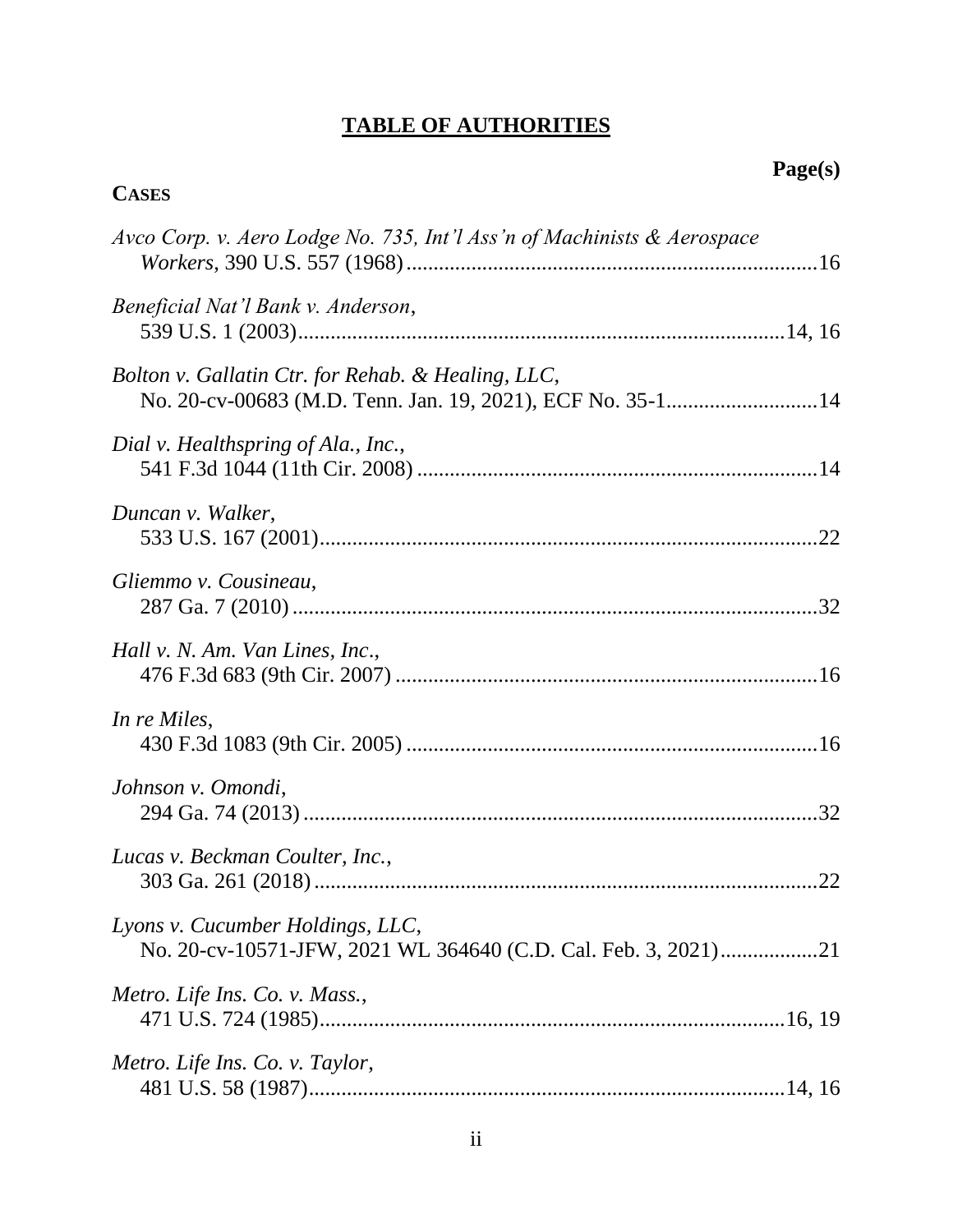| Morales v. Trans World Airlines,        |
|-----------------------------------------|
| Pilot Life Ins. Co. v. Dedeaux,         |
| Riegel v. Medtronic, Inc.,              |
| Spear Mktg., Inc. v. BancorpSouth Bank, |
| Wolfe v. Carter,                        |
| <b>STATUTES</b>                         |
|                                         |
|                                         |
|                                         |
|                                         |
|                                         |
|                                         |
|                                         |
|                                         |
| <b>OTHER AUTHORITIES</b>                |
|                                         |
|                                         |
|                                         |
|                                         |
|                                         |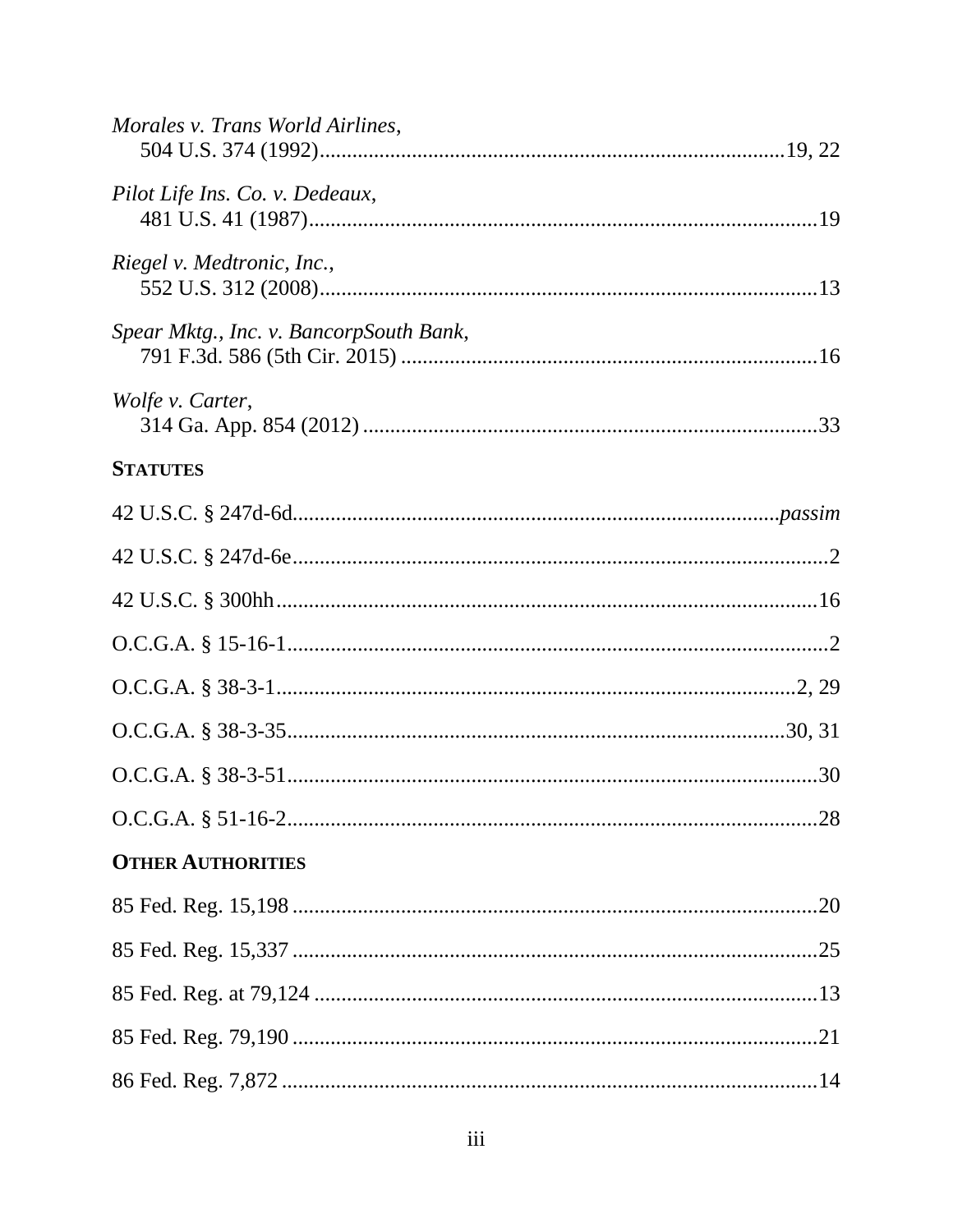| Am. Tort Reform Ass'n, COVID-19 Legal Services Television Advertising                                                                   |
|-----------------------------------------------------------------------------------------------------------------------------------------|
| Andrew Jacobs, Health Care Workers Still Face Daunting Shortages of                                                                     |
| Apoorva Mandavilli, The Coronavirus Can Be Airborne Indoors, W.H.O.                                                                     |
|                                                                                                                                         |
| CDC, Updated Healthcare Infection Prevention and Control<br>Recommendations in Response to COVID-19 Vaccination (Updated April          |
| CDC, Weekly Updates by Select Demographic and Geographic                                                                                |
| Chris Marr, COVID-19 Liability Shield in Effect for Georgia Businesses,                                                                 |
| Claire Simms, Georgia House Votes to Extend COVID-19 Liability                                                                          |
| Coronavirus Until It Was Too Late, Kaiser Health News (Dec. 21, 2020)5                                                                  |
| Daniel E. Slotnik & Dan Levin, The C.D.C. Director Reaffirms That<br>Vaccinated People in the U.S. Don't Need Masks in Most Situations, |
| Emily Paulin, Is Extended Isolation Killing Older Adults in Long-Term                                                                   |
|                                                                                                                                         |
|                                                                                                                                         |
| Governor, Kemp Designates Auxiliary Emergency Management Workers,<br>Emergency Management Activities (April 14, 2020 Press Release) 31  |
| Health Statistics, Long-term Care Providers and Services Users in the                                                                   |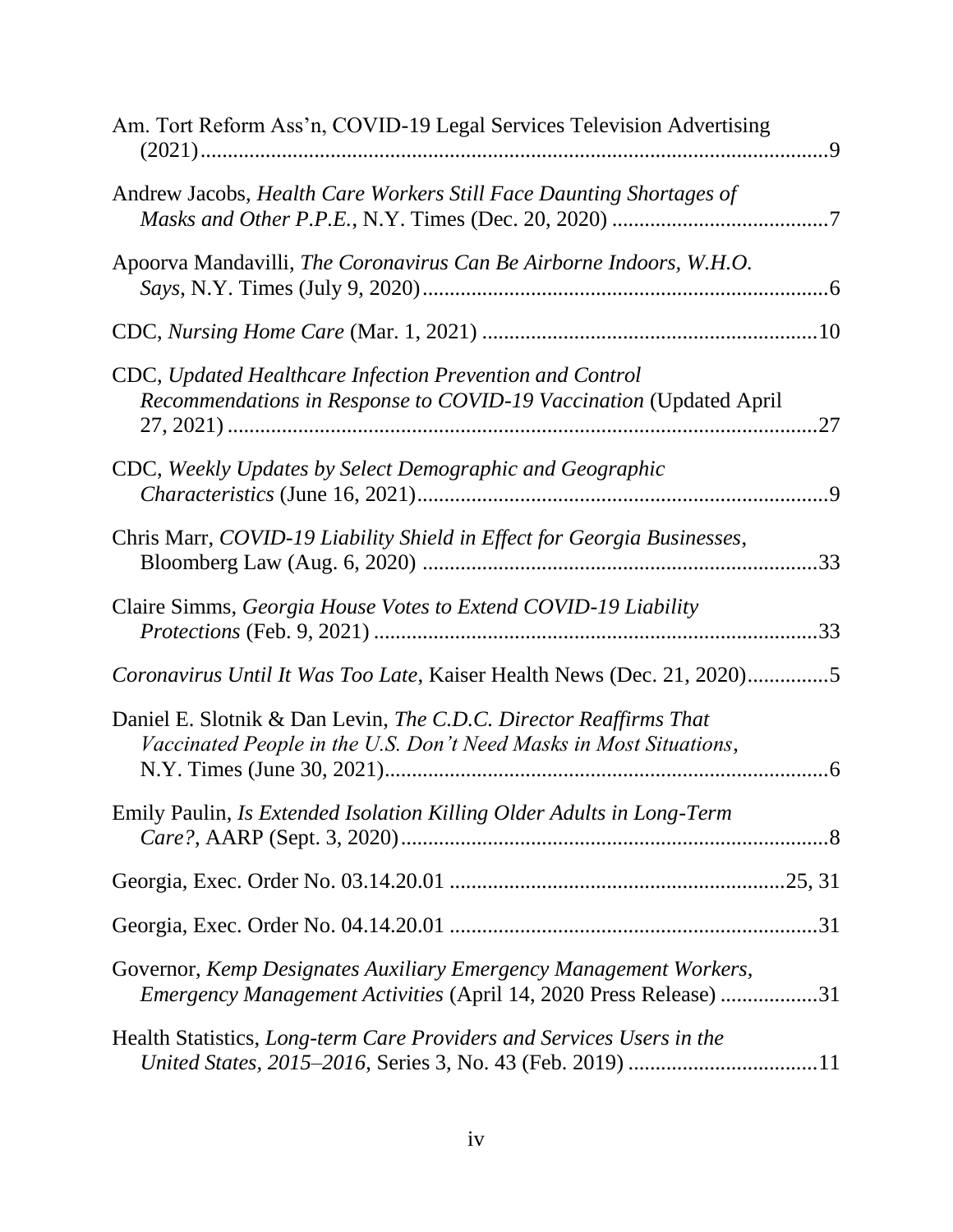| Jason Karlawish et al., Opinion: Continued Bans on Nursing Home Visitors<br>MetLife & U.S. Chamber of Commerce, Special Report on Coronavirus and<br>Million U.S. Small Businesses Fear They Won't Survive Pandemic, CBS<br>Nearly One-Third of U.S. Coronavirus Deaths Are Linked to Nursing<br>Peter Whoriskey et al., Hundreds of Nursing Homes Ran Short on Staff,<br>Protective Gear as More Than 30,000 Residents Died During Pandemic,<br>Press Release, Am. Health Care Ass'n, COVID-19 Exacerbates Financial<br>Challenges of Long-Term Care Facilities (Feb. 17, 2021) 10<br>Richard Harris, White House Announces New Social Distancing Guidelines<br>Ruth Simon, COVID-19 Shuttered More Than 1 Million Small Businesses,<br>Tammy Webber et al., Volunteers Sew Masks for Health Workers Facing<br>William Wan, America is Running Short on Masks, Gowns, and Gloves.<br>Zaynep Tufekci, Why Telling People They Don't Need Masks Backfired, | Heather Hollingsworth, New CDC Guidelines Set Off Rush to Reimpose |  |
|-----------------------------------------------------------------------------------------------------------------------------------------------------------------------------------------------------------------------------------------------------------------------------------------------------------------------------------------------------------------------------------------------------------------------------------------------------------------------------------------------------------------------------------------------------------------------------------------------------------------------------------------------------------------------------------------------------------------------------------------------------------------------------------------------------------------------------------------------------------------------------------------------------------------------------------------------------------|--------------------------------------------------------------------|--|
|                                                                                                                                                                                                                                                                                                                                                                                                                                                                                                                                                                                                                                                                                                                                                                                                                                                                                                                                                           |                                                                    |  |
|                                                                                                                                                                                                                                                                                                                                                                                                                                                                                                                                                                                                                                                                                                                                                                                                                                                                                                                                                           |                                                                    |  |
|                                                                                                                                                                                                                                                                                                                                                                                                                                                                                                                                                                                                                                                                                                                                                                                                                                                                                                                                                           |                                                                    |  |
|                                                                                                                                                                                                                                                                                                                                                                                                                                                                                                                                                                                                                                                                                                                                                                                                                                                                                                                                                           |                                                                    |  |
|                                                                                                                                                                                                                                                                                                                                                                                                                                                                                                                                                                                                                                                                                                                                                                                                                                                                                                                                                           |                                                                    |  |
|                                                                                                                                                                                                                                                                                                                                                                                                                                                                                                                                                                                                                                                                                                                                                                                                                                                                                                                                                           |                                                                    |  |
|                                                                                                                                                                                                                                                                                                                                                                                                                                                                                                                                                                                                                                                                                                                                                                                                                                                                                                                                                           |                                                                    |  |
|                                                                                                                                                                                                                                                                                                                                                                                                                                                                                                                                                                                                                                                                                                                                                                                                                                                                                                                                                           |                                                                    |  |
|                                                                                                                                                                                                                                                                                                                                                                                                                                                                                                                                                                                                                                                                                                                                                                                                                                                                                                                                                           |                                                                    |  |
|                                                                                                                                                                                                                                                                                                                                                                                                                                                                                                                                                                                                                                                                                                                                                                                                                                                                                                                                                           |                                                                    |  |
|                                                                                                                                                                                                                                                                                                                                                                                                                                                                                                                                                                                                                                                                                                                                                                                                                                                                                                                                                           |                                                                    |  |
|                                                                                                                                                                                                                                                                                                                                                                                                                                                                                                                                                                                                                                                                                                                                                                                                                                                                                                                                                           |                                                                    |  |
|                                                                                                                                                                                                                                                                                                                                                                                                                                                                                                                                                                                                                                                                                                                                                                                                                                                                                                                                                           |                                                                    |  |
|                                                                                                                                                                                                                                                                                                                                                                                                                                                                                                                                                                                                                                                                                                                                                                                                                                                                                                                                                           |                                                                    |  |
|                                                                                                                                                                                                                                                                                                                                                                                                                                                                                                                                                                                                                                                                                                                                                                                                                                                                                                                                                           |                                                                    |  |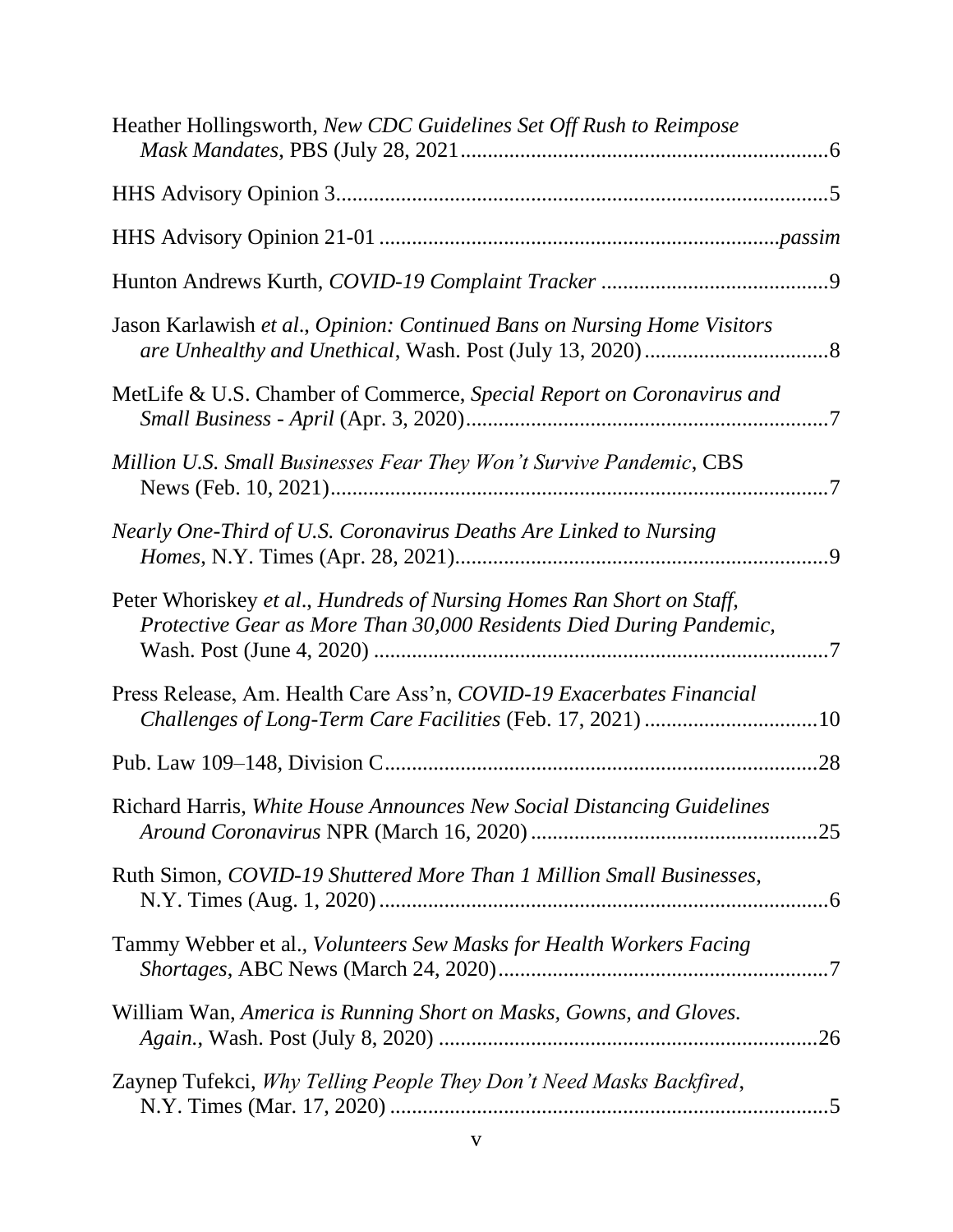#### **STATEMENT OF INTEREST**

<span id="page-6-0"></span>The Chamber of Commerce of the United States of America is the world's largest business federation. It directly represents approximately 300,000 members, and it indirectly represents the interests of more than 3 million companies and professional organizations of every size, in every industry sector, and from every region of the country. An important function of the Chamber is to represent the interests of its members in matters before Congress, the Executive Branch, and the courts. The Chamber regularly files *amicus curiae* briefs in cases, like this one, that raise issues of concern to the nation's business community—a community that includes countless physicians, hospitals, congregate living communities, senior assisted living communities, and other healthcare providers throughout the country.

The Georgia Chamber of Commerce serves the unified interests of its nearly 50,000 members – ranging in size from small businesses to Fortune 500 corporations – covering a diverse range of industries across all of Georgia's 159 counties, including the healthcare industry. The Georgia Chamber is the State's largest business advocacy organization and is dedicated to representing the interests of both businesses and citizens in the State. Established in 1915, the Georgia Chamber's primary mission is creating, keeping, and growing jobs in Georgia. The Georgia Chamber pursues this mission, in part, by aggressively advocating the businesses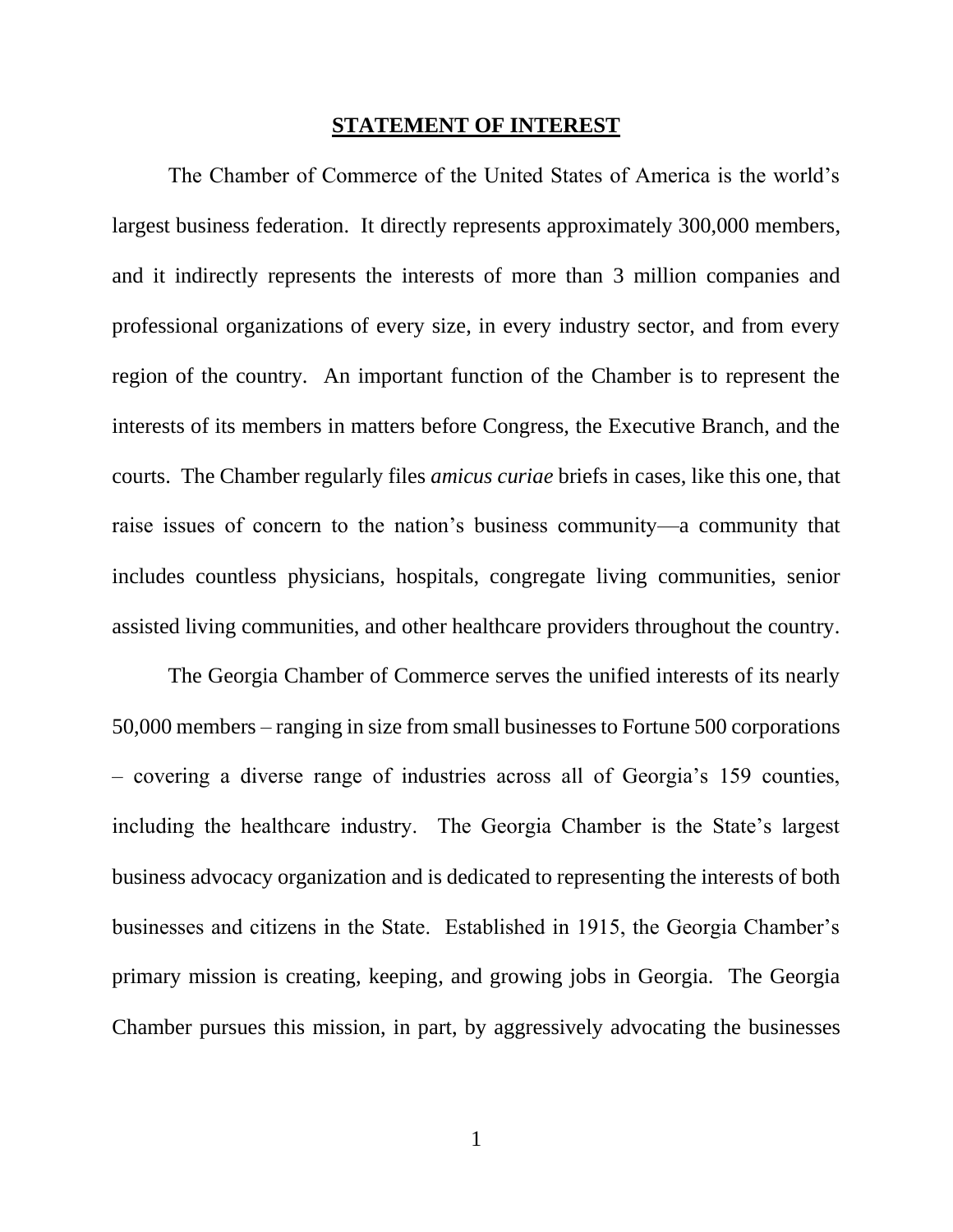and industry viewpoint in the shaping of law and public policy to ensure that Georgia is economically competitive nationwide and in the global economy

For the past year and a half, America's healthcare providers have faced extraordinary challenges. They have been on the front lines responding to a oncein-a-century emergency while adapting to changing circumstances and everevolving guidance and directives from public health authorities and government regulators. At the same time, private pharmaceutical and medical device manufacturers have invested considerably to help the world combat COVID-19 through new vaccines, medications, and other therapeutics. The just and efficient resolution of tort litigation arising from the COVID-19 pandemic is of great concern to amici and their members.

<span id="page-7-2"></span><span id="page-7-1"></span><span id="page-7-0"></span>To that end, ammici have a strong interest in courts' properly interpreting and applying the federal Public Readiness and Emergency Preparedness (PREP) Act, 42 U.S.C. §§ 247d-6d, 247d-6e, as well as the Georgia COVID-19 Pandemic Business Safety Act, O.C.G.A. §§ 15-16-1, *et seq*., and the Georgia Emergency Management Act, O.C.G.A. §§ 38-3-1, *et seq.* Those statutes afford America's healthcare providers—particularly those engaged in the often thankless task of caring for the elderly and infirm—much-needed immunity from ordinary tort liability so they can focus on continuing to provide the necessary services on which the Nation has relied through the darkest days of the pandemic.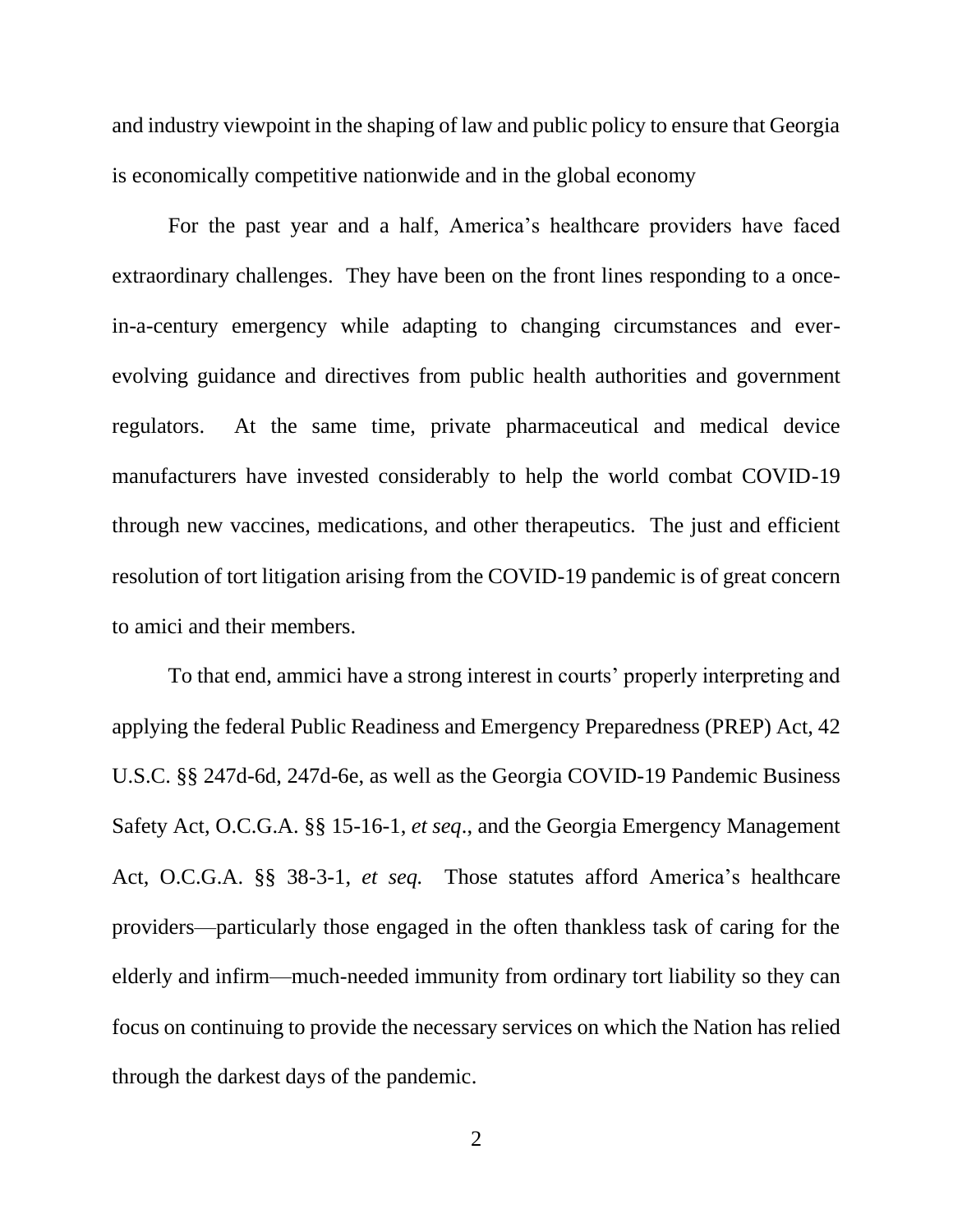#### **SUMMARY OF ARGUMENT**

<span id="page-8-0"></span>The COVID-19 pandemic has battered healthcare providers across Georgia and throughout the United States. They've been forced to navigate a labyrinth of changing and sometimes conflicting guidance while working to keep people healthy. And they are experiencing operational and financial strains unimaginable only two years ago.

Presciently, Congress enacted the PREP Act years ago to give the Secretary of Health and Human Services authority to coordinate the national response to a pandemic like this one. Congress anticipated that healthcare providers and other private institutions would be essential to an effective response and, to that end, provided broad immunity from suit for actions undertaken by covered persons and "related to" the administration or distribution of countermeasures designated by the Secretary to combat the pandemic, including decisions about whether to distribute (or not) those countermeasures. The immunity is absolute for all claims other than those arising out of "willful misconduct," which must be brought in the U.S. District Court for the District of Columbia. The Act expressly and completely preempts contrary state law and also establishes a federal fund designed to compensate claimants for no-fault claims of loss.

The protection provided under the PREP Act is crucial to maintaining essential healthcare services during times of crisis like the ongoing pandemic.

3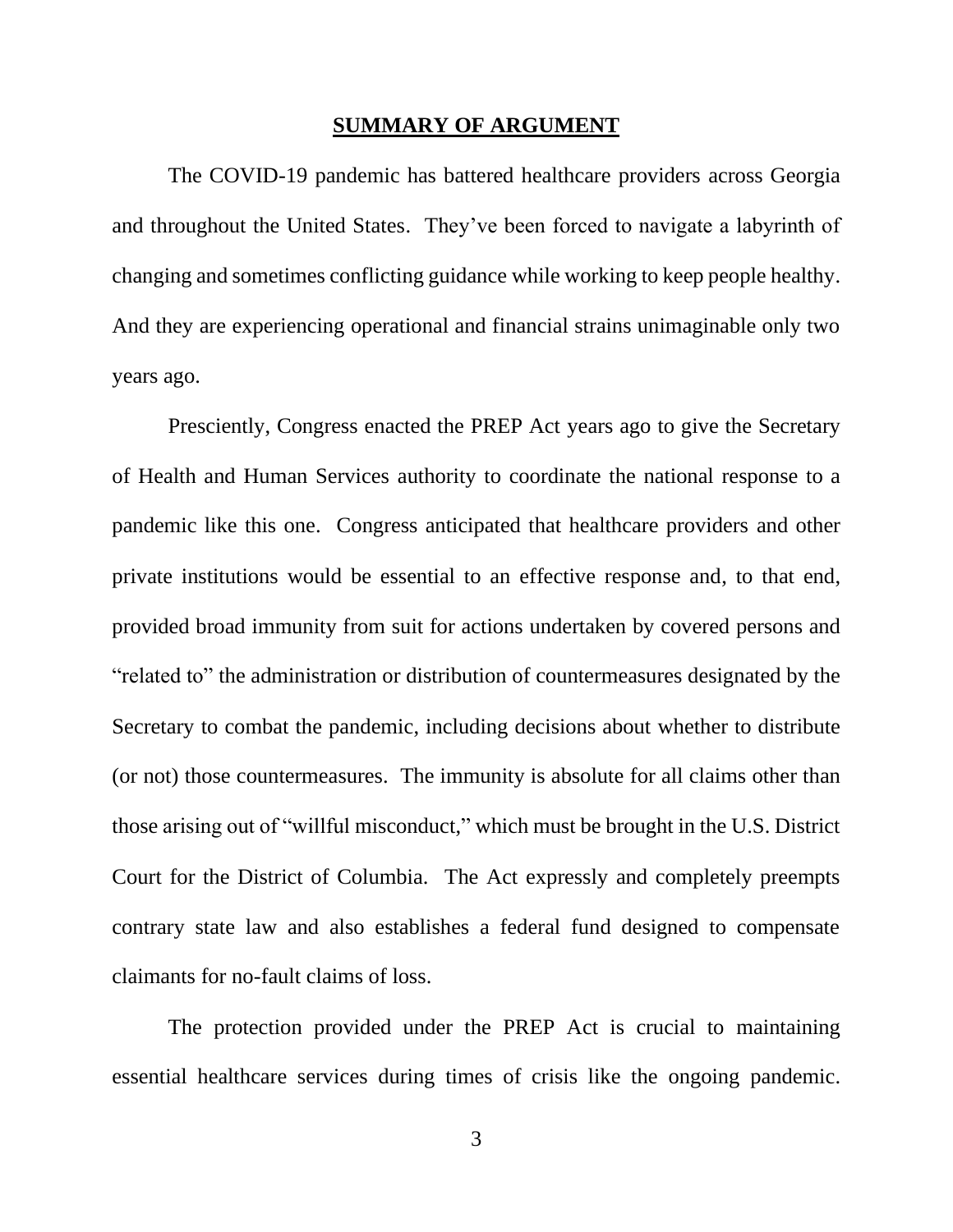Plaintiffs cannot plead around that immunity by attempting to recast decisions about the allocation and administration of covered countermeasures as "nonuse" of such countermeasures. If plaintiffs could evade the PREP Act's broad immunity with nothing more than bare allegations that a defendant failed to act with "slight diligence" while navigating conflicting guidance and shortages of labor, supplies, and equipment, the PREP Act would prove a hollow reed in Congress's efforts to protect those who have protected us. That is not what Congress provided, and it should not be the law in Georgia.

Congress was not alone in providing substantial immunities for healthcare providers fighting the pandemic. In Georgia, the General Assembly enacted the Pandemic Business Safety Act to provide immunity from COVID-19 related litigation to all businesses that have maintained operations during the pandemic, affording protection that was designed to be among the "strongest" in the nation. And exercising his authority under the Emergency Management Act, the Governor engaged Arbor and other healthcare providers in the State's efforts to respond to the pandemic and cloaked them with immunity under the Act for conduct taken under government directives. The immunity afforded under those state laws does not extend to claims of gross negligence, but if those laws are to serve their intended purpose, courts must hold plaintiffs to their burden of pleading and proving facts that in fact amount to gross negligence.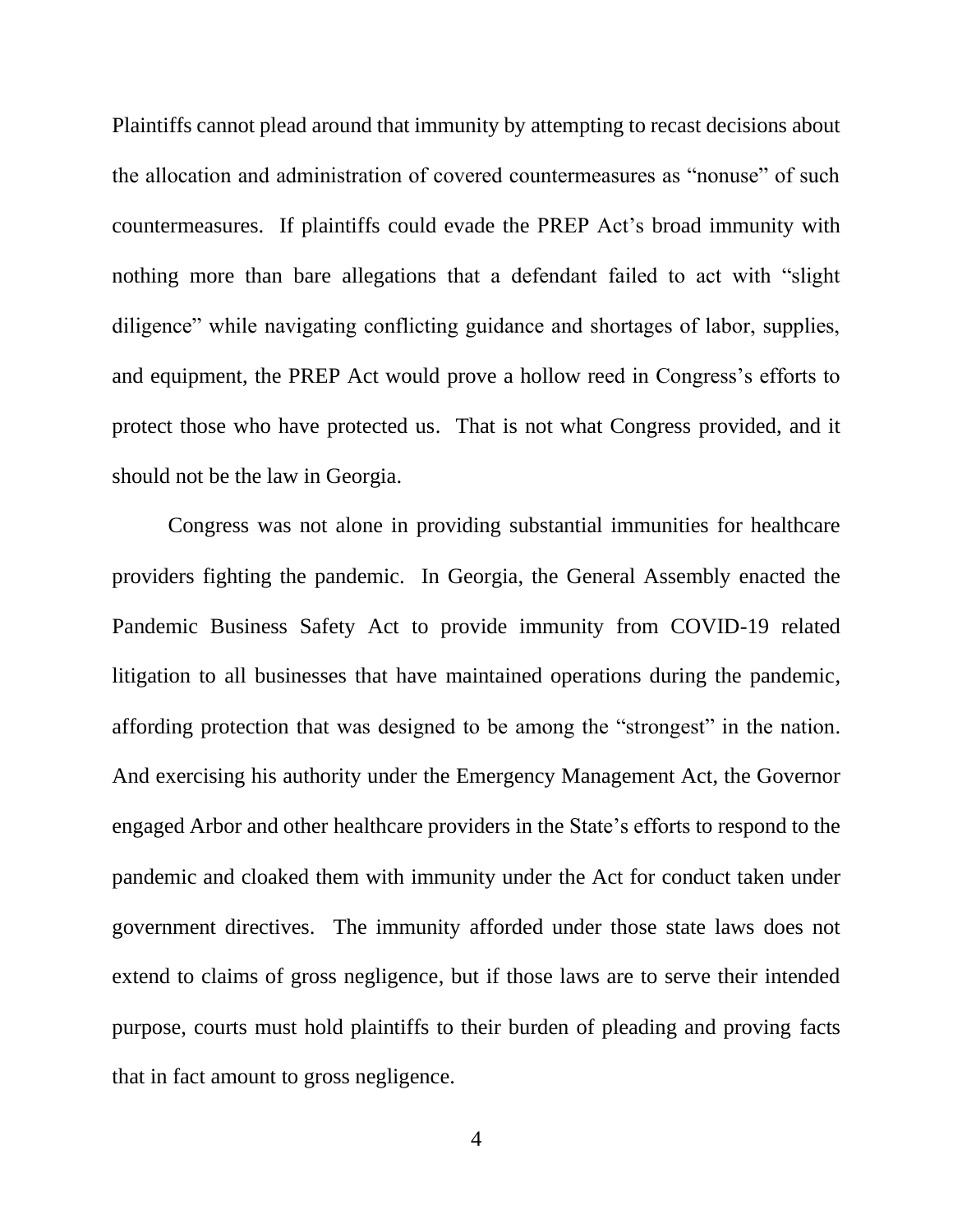#### **ARGUMENT AND CITATION OF AUTHORITIES**

# <span id="page-10-1"></span><span id="page-10-0"></span>**I. THE COVID-19 PANDEMIC PRESENTED UNPRECEDENTED CHALLENGES FOR HEALTHCARE PROVIDERS.**

The COVID-19 pandemic has tested the resilience of American businesses like nothing before. At the outset of the COVID-19 epidemic, business owners confronted a novel, fast-moving virus that no one—not even the nation's top public health experts—anticipated or understood.<sup>1</sup> Businesses were forced to adapt on the fly to changing circumstances while evaluating fluctuating (and sometimes contradictory) guidance on issues such as masks<sup>2</sup> and the mode of viral transmission. 3 Although the uncertainty was greatest at the beginning, even today the guidance on COVID-19 precautions continues to evolve. $4$ 

<span id="page-10-3"></span><sup>1</sup> *See, e.g.*, Liz Szabo, *Many U.S. Health Experts Underestimated the Coronavirus Until It Was Too Late*, Kaiser Health News (Dec. 21, 2020), https://khn.org/news/article/many-us-health-experts-underestimated-the-

<span id="page-10-6"></span>coronavirus-until-it-was-too-late/; *see also* HHS Advisory Opinion 3 (October 23, 2020) ("[P]ublic-health guidance and directives tend to change to reflect the new knowledge . . . . changes do not always occur uniformly or simultaneously among scientists and across America<sup>[]—leading</sup> to uncertainty.").

<span id="page-10-7"></span><sup>2</sup> *See, e.g.*, Zaynep Tufekci, *Why Telling People They Don't Need Masks Backfired*, N.Y. Times (Mar. 17, 2020), https://www.nytimes.com/ 2020/03/17/opinion/coronavirus-face-masks.html.

<span id="page-10-2"></span><sup>3</sup> Apoorva Mandavilli, *The Coronavirus Can Be Airborne Indoors, W.H.O. Says*, N.Y. Times (July 9, 2020), https://www.nytimes.com/2020/07/09/health/virusaerosols-who.html.

<span id="page-10-5"></span><span id="page-10-4"></span><sup>4</sup> *Compare* Daniel E. Slotnik & Dan Levin, *The C.D.C. Director Reaffirms That Vaccinated People in the U.S. Don't Need Masks in Most Situations*, N.Y. Times (June 30, 2021), https://www.nytimes.com/2021/06/30/world/cdc-maskguidance.html, *with* Heather Hollingsworth*, New CDC Guidelines Set Off Rush to Reimpose Mask Mandates*, PBS (July 28, 2021),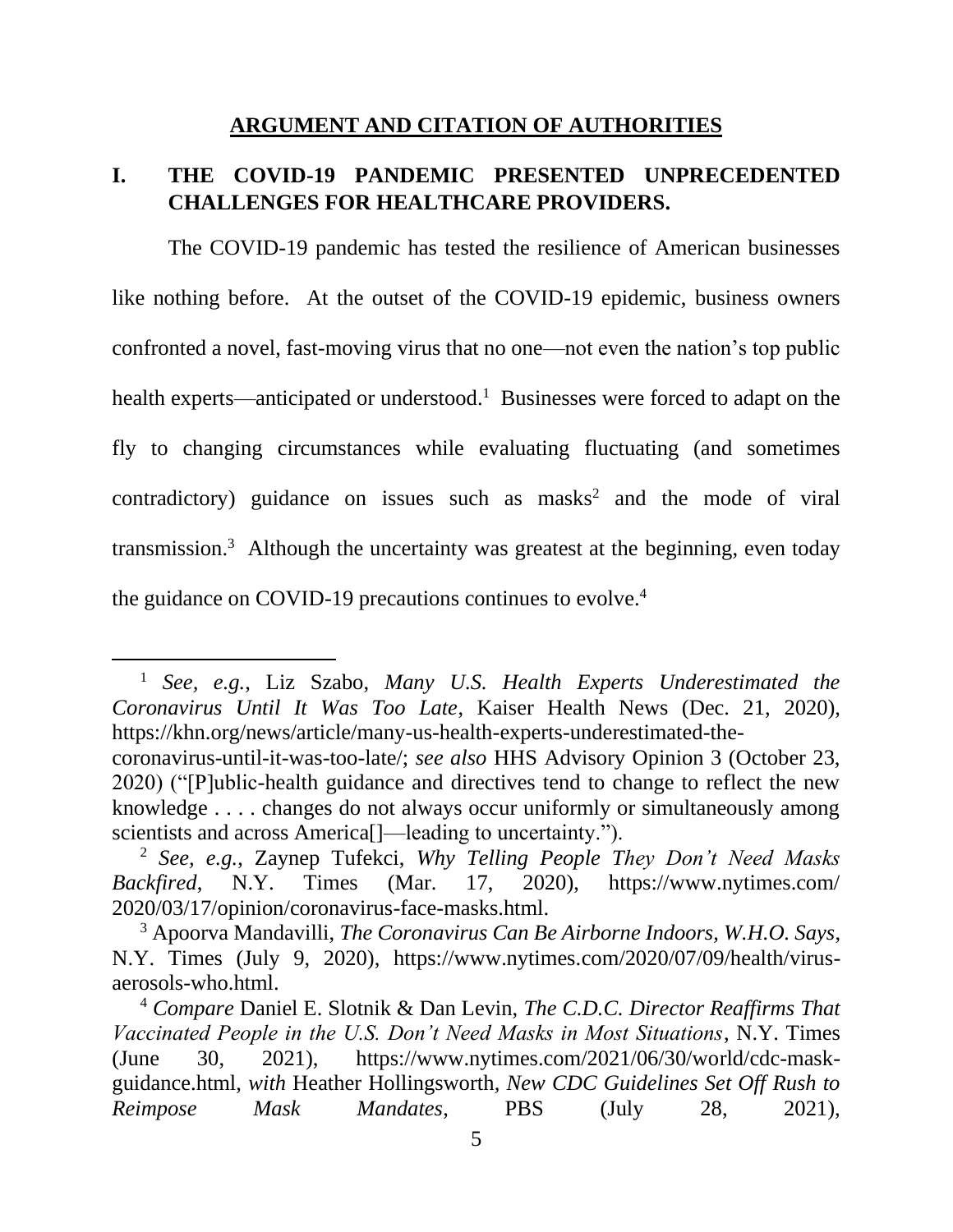Given the rapidly changing circumstances, evolving and often contradictory guidance, and uncertainty among the public, businesses of all types have struggled to continue operating while implementing and adapting to changing mitigation strategies. Owing in large part to those struggles, more than a million American businesses have closed their doors during the pandemic, many of them permanently.<sup>5</sup> Within months of the pandemic's onset, nearly 60 percent of small business owners reported being "very concerned" about COVID-19's impact on their livelihood, and,<sup>6</sup> a year later, nearly a third of remaining businesses continued to fear for their survival.<sup>7</sup>

Healthcare providers, and senior and long-term care providers in particular, have been among the hardest hit. From delayed rollouts of COVID-19 test kits to months-long shortages of personal protective equipment that resulted in volunteers hand-sewing masks for healthcare workers, senior and long-term care facilities were

https://www.pbs.org/newshour/politics/new-cdc-guidelines-set-off-rush-toreimpose-mask-mandates.

<span id="page-11-2"></span><sup>5</sup> Ruth Simon, *COVID-19 Shuttered More Than 1 Million Small Businesses*, N.Y. Times (Aug. 1, 2020), https://www.wsj.com/articles/ covid-19-shuttered-more-than-1-million-small-businesses-here-is-how-five-survived-11596254424?mod=article\_relatedinline.

<span id="page-11-0"></span><sup>6</sup> MetLife & U.S. Chamber of Commerce, *Special Report on Coronavirus and Small Business - April* (Apr. 3, 2020), https:// www.uschamber.com/report/specialreport-coronavirus-and-small-business.

<span id="page-11-1"></span><sup>7</sup> Khristopher J. Brooks, *9 Million U.S. Small Businesses Fear They Won't Survive Pandemic*, CBS News (Feb. 10, 2021), https://www.cbs news.com/news/small-business-federal-aid-pandemic/.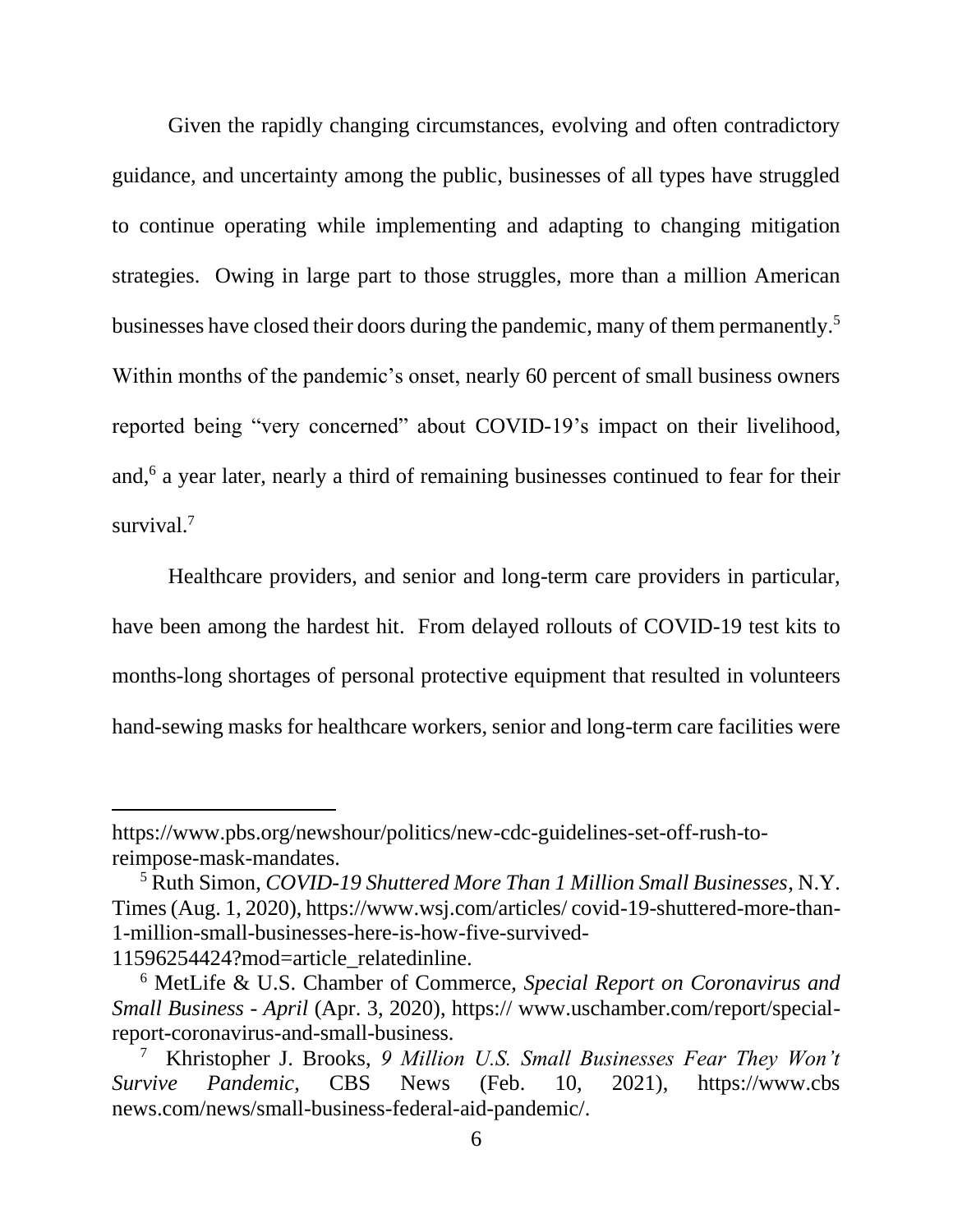hampered in their response to the virus.<sup>8</sup> Nationwide shortages of respirator masks and other personal protective equipment (PPE) required difficult decisions about how to allocate scarce resources and hindered providers' ability to protect front-line workers and patients.<sup>9</sup>

And senior and long-term care facilities were left to make difficult decisions affecting the quality of life for their residents. Residents of those facilities often have unique psychological and emotional needs that require a network of social support and interaction with others to ensure their well-being. At the outset, nursing home facilities were left to weigh the costs and benefits of allowing residents to interact with each other or see outside visitors (typically the residents' children and grandchildren) as a means of providing desperately needed interaction and support, on the one hand, or depriving residents of social contact and connectedness in the name of protecting them from exposure to the virus during what may be their last remaining years, on the other. There were, and continue to be, loud voices on both

<span id="page-12-2"></span><sup>8</sup> *See, e.g.*, Tammy Webber et al.*, Volunteers Sew Masks for Health Workers Facing Shortages*, ABC News (March 24, 2020), https://abcnews.go.com/US /wireStory/volunteers-sew-masks-health-workers-facing-shortages-69764445.

<span id="page-12-1"></span><span id="page-12-0"></span><sup>9</sup> *See* Andrew Jacobs, *Health Care Workers Still Face Daunting Shortages of Masks and Other P.P.E.*, N.Y. Times (Dec. 20, 2020), https://www.nytimes.com/2020/12/20/health/covid-ppe-shortages.html; Peter Whoriskey *et al*., *Hundreds of Nursing Homes Ran Short on Staff, Protective Gear as More Than 30,000 Residents Died During Pandemic,* Wash. Post (June 4, 2020), https://www.washingtonpost.com/business/2020/06/04/nursing-homescoronavirus-deaths/.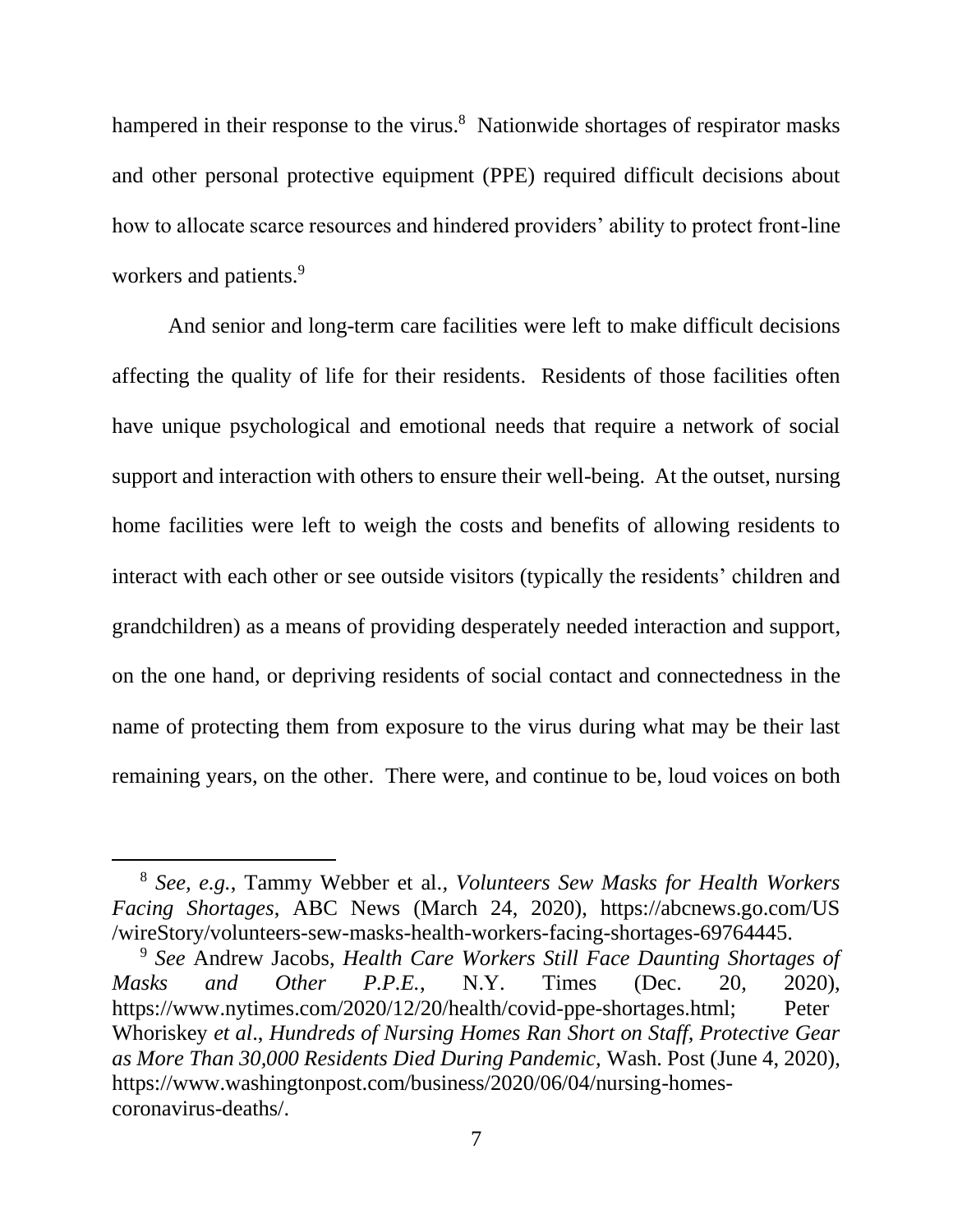sides of the debate about quality of life and the appropriate level of mitigation measures for seniors, and there remains no "consensus" about whether elderly residents receive a net benefit from, or are more harmed by, policies of isolation and exclusion.<sup>10</sup> Decisions about those policies are incredibly difficult for facilities to make because they have a lasting impact on both the residents and their families.

Many of those facilities have performed admirably under the most difficult of circumstances. But despite the valiant efforts of the nation's healthcare workers, many of whom risked their own lives to protect the vulnerable, COVID-19 proved especially dangerous for the elderly. Of the more than half a million Americans who have died from COVID-19, roughly 80 percent were over the age of  $65.^{11}$  Given the disproportionate impact that COVID-19 has on older populations, it is unsurprising that nearly a third of all deaths (more than 150,000) have been residents of senior care facilities. 12

<span id="page-13-2"></span><span id="page-13-1"></span><sup>10</sup> *See, e.g.*, Emily Paulin, *Is Extended Isolation Killing Older Adults in Long-Term Care?*, AARP (Sept. 3, 2020), https://www.aarp.org/caregiving/health/info-2020/covid-isolation-killing-nursing-home-residents.html; Jason Karlawish *et al*., *Opinion: Continued Bans on Nursing Home Visitors are Unhealthy and Unethical*, Wash. Post (July 13, 2020), https://www.washingtonpost.com/opinions/2020/07/13/residents-good-nursinghomes-should-consider-re-allowing-visitors/.

<span id="page-13-0"></span><sup>11</sup> CDC, *Weekly Updates by Select Demographic and Geographic Characteristics*  (June 16, 2021), https://www.cdc.gov/nchs/nvss/vsrr/covid\_weekly/index.htm #SexAndAg.

<span id="page-13-3"></span><sup>12</sup> *Nearly One-Third of U.S. Coronavirus Deaths Are Linked to Nursing Homes*, N.Y. Times (Apr. 28, 2021), https://www.nytimes.com/interactive/2020/ us/coronavirus-nursing-homes.html.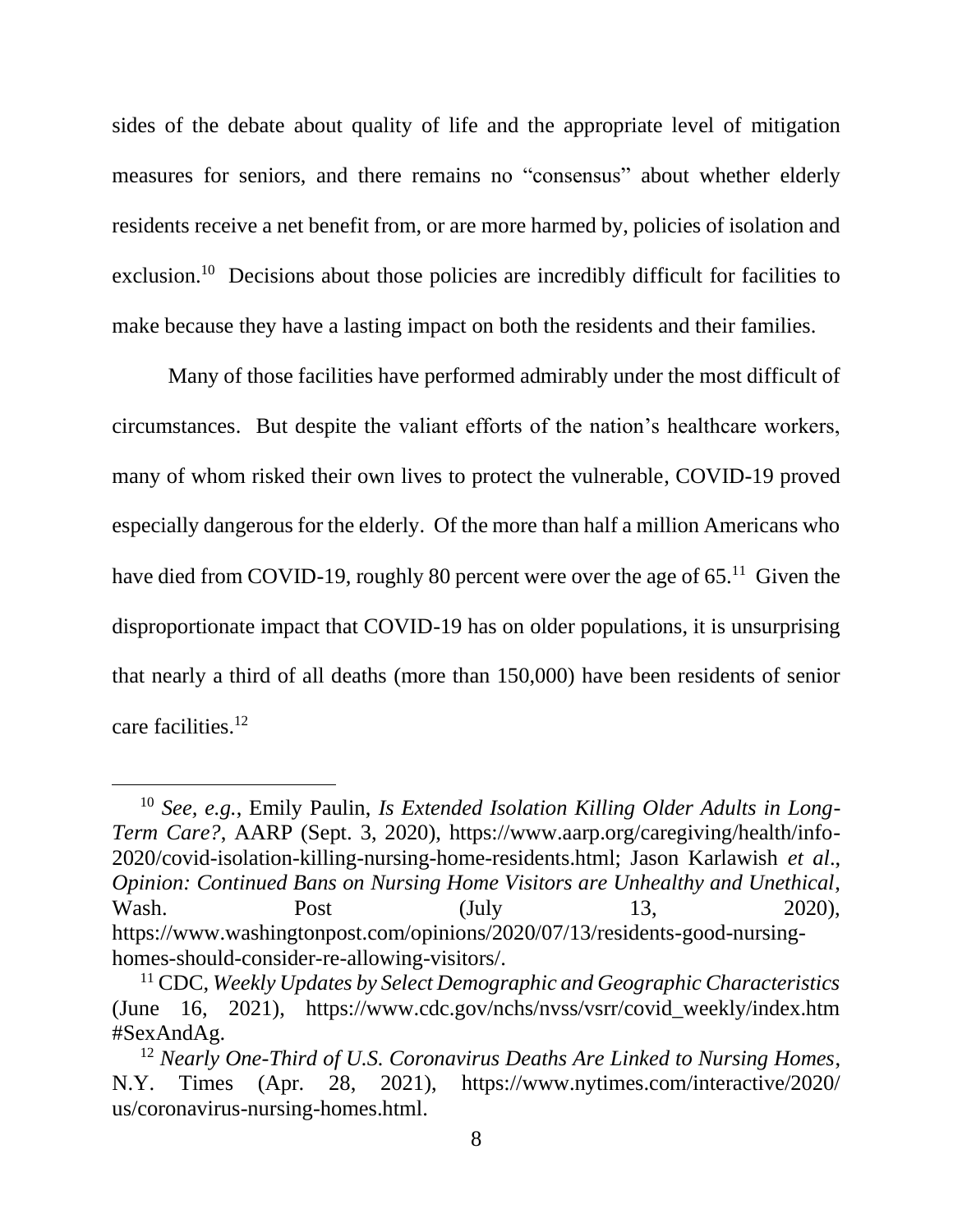The sheer scale of the tragedy makes the potential for litigation enormous. Trial lawyers have already spent tens of millions of dollars on advertisements related to COVID-19, and there are already more than 12,000 COVID-19 related lawsuits in the pipeline.<sup>13</sup> The operational and financial tolls that those lawsuits exact are hitting those facilities at a time when they can least afford the distractions and costs that litigation brings.

The pandemic itself has already wreaked havoc that left the long-term care sector in dire straits. There are nearly 30,000 assisted living facilities and more than 15,000 skilled nursing facilities nationwide, about a third of which operate on a nonprofit basis.<sup>14</sup> In 2020, long-term care facilities spent an estimated \$30 billion on PPE and additional staffing alone.<sup>15</sup> The long-term care industry is expected to lose \$94 billion from 2020 to 2021, and more than 1,600 skilled nursing facilities could close this year, leaving tens of thousands of vulnerable seniors in search of new

<span id="page-14-0"></span><sup>13</sup> *See* Am. Tort Reform Ass'n, COVID-19 Legal Services Television Advertising (2021), https://www.atra.org/white\_paper/covid-19-legal-services-televisionadvertising/; *see also* Hunton Andrews Kurth, *COVID-19 Complaint Tracker*, https://www.huntonak.com/en/covid-19-tracker.html.

<span id="page-14-2"></span><span id="page-14-1"></span><sup>14</sup> CDC, *Nursing Home Care* (Mar. 1, 2021), https://www.cdc.gov/nchs/fastats/ nursing-home-care.htm.

<span id="page-14-3"></span><sup>15</sup> Press Release, Am. Health Care Ass'n, *COVID-19 Exacerbates Financial Challenges of Long-Term Care Facilities* (Feb. 17, 2021), https://www.ahcancal.org/News-and-Communications/Press-Releases/Pages/ COVID-19-Exacerbates-Financial-Challenges-Of-Long-Term-CareFacilities.aspx#.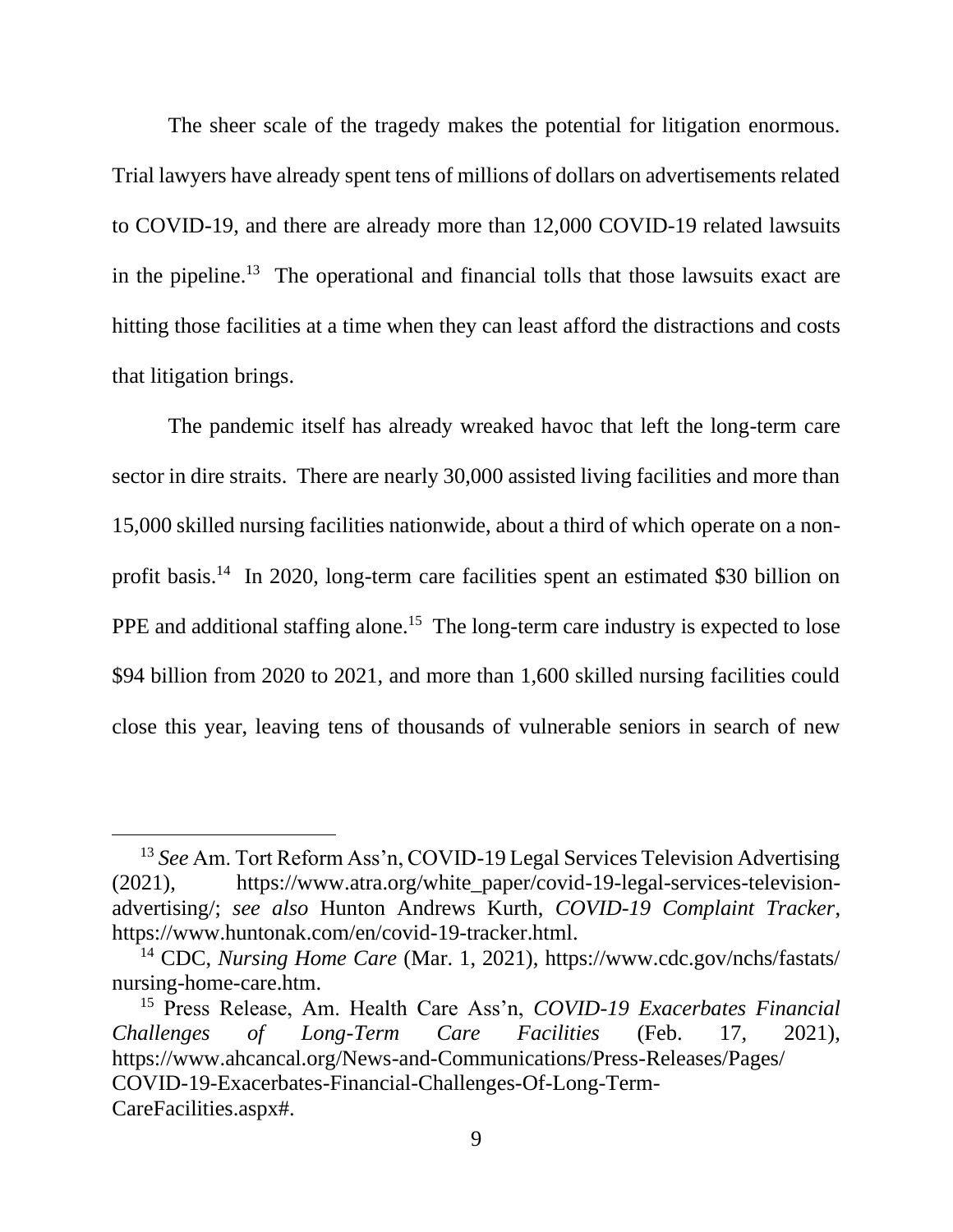homes, caretakers, and communities.<sup>16</sup> With a shrinking base of available facilities and services, those entities that do manage to survive the year will be under even more pressure to deliver care with limited resources. In fact, the number of Americans over age 80 is expected to triple over the next three decades, leading to even more strains on the remaining infrastructure.<sup>17</sup>

Given the challenges that healthcare providers have endured, the operational and financial tolls that providing care to elderly residents throughout the COVID-19 pandemic has created, and the risk and scope of litigation associated with caring for the most at-risk populations, it is unsurprising that healthcare providers and senior care facilities have been the focus of protection efforts. Congress, the Secretary, the General Assembly, and the Governor have all spoken with a unified voice to ensure that providers are afforded broad immunity from suit so they can continue supplying the healthcare services for vulnerable populations that the country and the State need now more than ever.

## <span id="page-15-0"></span>**II. THE PREP ACT BARS PLAINTIFFS' CLAIMS.**

The PREP Act preempts all state laws that would otherwise impose liability for claims related to the administration of countermeasure programs in a pandemic

<span id="page-15-1"></span><sup>16</sup> *Id.*

<sup>17</sup> Nat'l Ctr. for Health Statistics, *Long-term Care Providers and Services Users in the United States, 2015–2016*, Series 3, No. 43 (Feb. 2019), at 3, https:// www.cdc.gov/nchs/data/series/sr\_03/sr03\_43-508.pdf.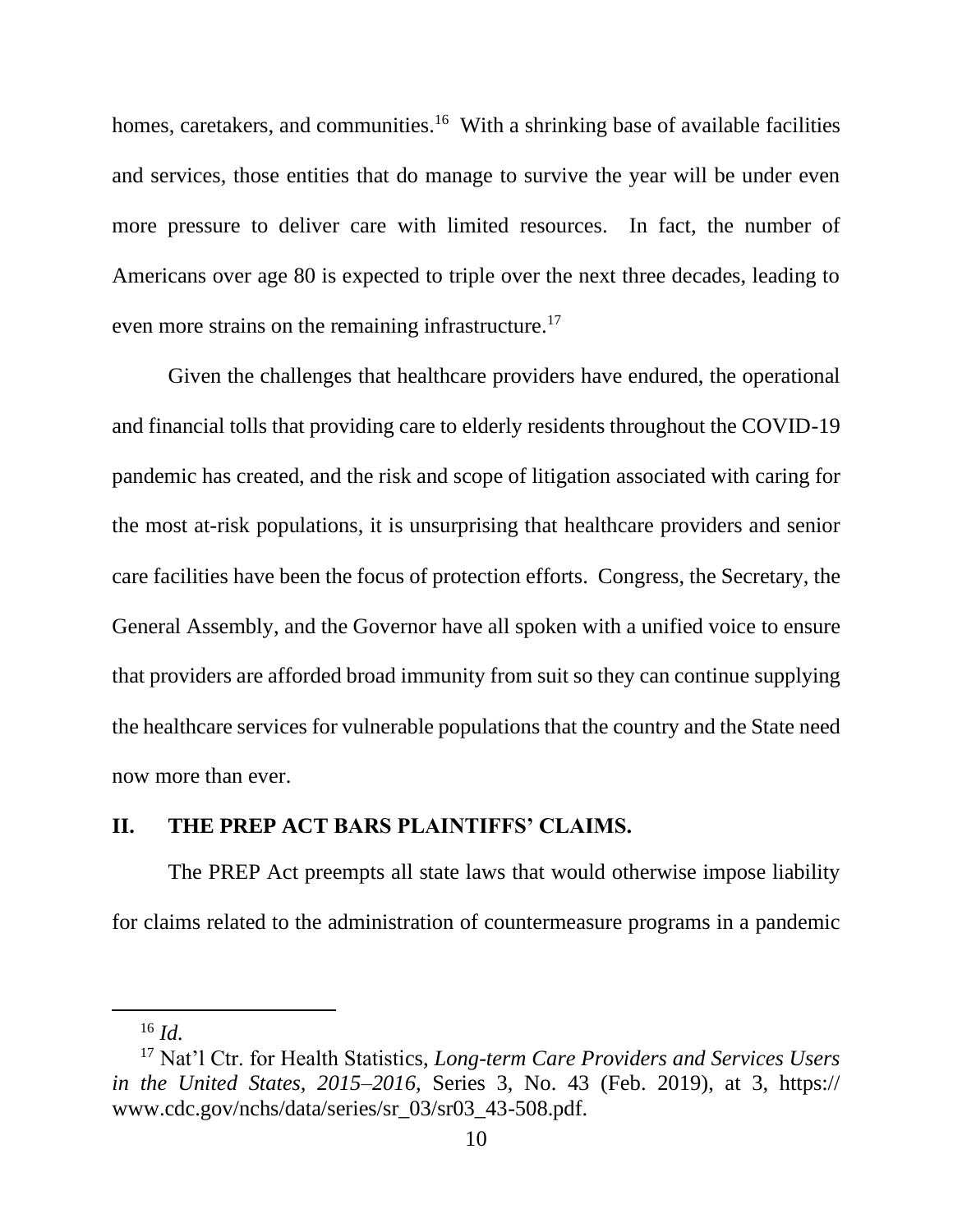like COVID-19 and provides broad and complete immunity to healthcare providers for all action or inaction other than willful misconduct. Given the PREP Act's broad protections and goal of protecting critical healthcare infrastructure during the uncertainties of a pandemic, the courts should not allow plaintiffs to artfully plead around its protections.

### <span id="page-16-0"></span>**A. The PREP Act is a complete preemption statute that bars state-law causes of action within its scope.**

The PREP Act is a complete preemption statute that bars state-law causes of action within its scope.

Although nobody could have predicted how COVID-19 has affected the country, Congress *did* learn from prior health emergencies that a pandemic could overwhelm healthcare providers charged with protecting people while facing potentially crippling financial liability from a wrong step. In enacting the PREP Act, Congress sought to shield those entities defending the American population against a pandemic—those involved in manufacturing, distributing, allocating, or administering federally designated "countermeasures," such as COVID-19 tests or surgical masks—from liability that might prevent them from continuing to operate during times of crisis.<sup>18</sup> And "covered countermeasures" include preventative

<sup>&</sup>lt;sup>18</sup> The PREP Act extends immunity to "covered person[s]," which include manufacturers, distributors, and "program planner[s]" of countermeasures, as well as "qualified person[s] who prescribed, administered, or dispensed such countermeasure[s]." 42 U.S.C. § 247d-6d(i)(2)(B)(iv). "Program planners" are those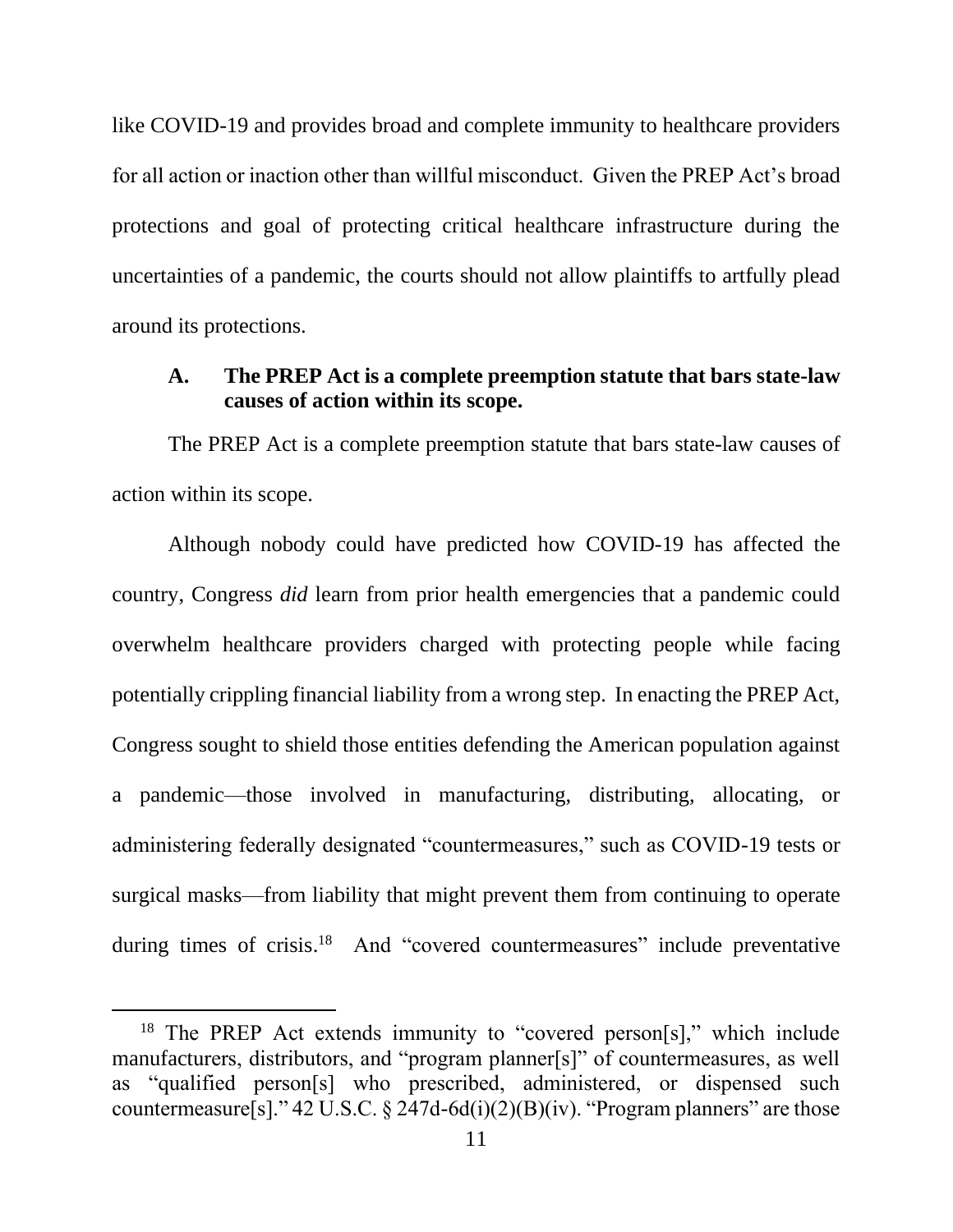measures (such as "respiratory protective device[s]") that mitigate or prevent the transmission of COVID-19. *Id.* § 247d-6d(i)(1)(A-D). In fact, the Secretary issued a Fourth Amended Declaration under the PREP Act "to make explicit that Section VI covers all qualified pandemic and epidemic products under the PREP Act." Fourth Amended Declaration, 85 Fed. Reg. at 79124.

<span id="page-17-2"></span><span id="page-17-1"></span>The PREP Act could not more clearly state that its goal is to accomplish a "[p]reemption of state law" so that "no State or political subdivision of a State may establish, enforce, or continue in effect with respect to a covered countermeasure any provision of law or legal requirement that . . . is different from, or is in conflict with, any requirement applicable under this section." 42 U.S.C. § 247d-6d(b)(8). The preempted state "requirements" include common-law tort claims because, "[a]bsent other indication, reference to a State's 'requirements' includes its common-law duties." *Riegel v. Medtronic, Inc.*, 552 U.S. 312, 324 (2008). Both the Department of Health and Human Services and the Department of Justice have accepted the Act on its terms and described the PREP Act as a "complete preemption" statute. *See* HHS Advisory Opinion 21-01 on the PREP Act Scope of Preemption Provision (Jan. 8, 2021) ("HHS Advisory Opinion"); Fifth Amendment

<span id="page-17-3"></span><span id="page-17-0"></span>who "supervised or administered a program with respect to the administration, dispensing, distribution, provision or use" of certain countermeasures. *Id.* § 247d- $6d(i)(6)$ . A "qualified person" is a "licensed health professional or other individual who is authorized to prescribe, administer, or dispense" such countermeasures. *Id.* §  $247d - 6d(i)(8)(A)$ .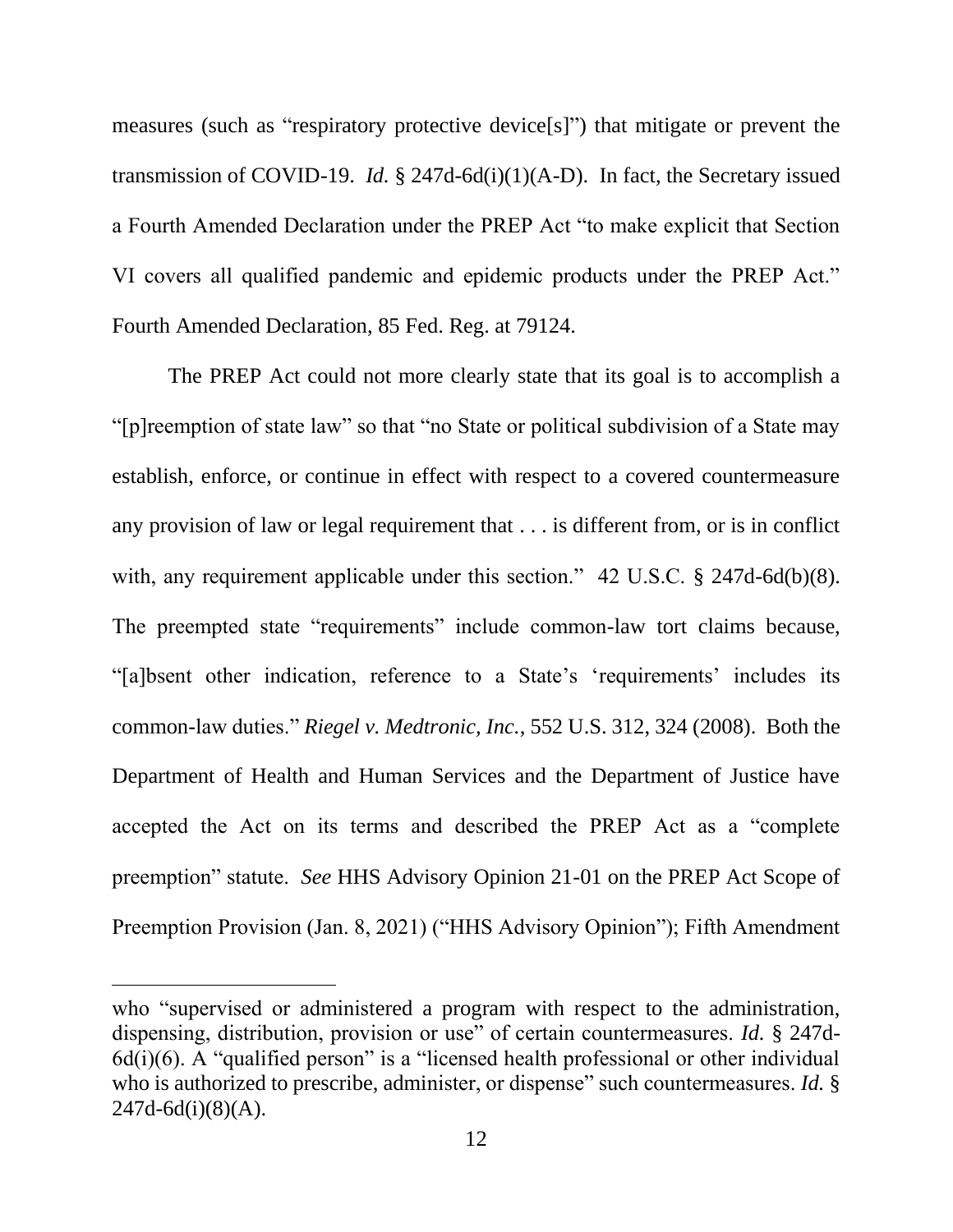<span id="page-18-4"></span><span id="page-18-1"></span>to Declaration Under the PREP Act, 86 Fed. Reg. 7872, 7874 (Feb. 2, 2021) ("[t]he plain language of the PREP Act makes clear that there is complete preemption of state law as described above"); DOJ Statement of Interest, *Bolton v. Gallatin Ctr. for Rehab. & Healing, LLC*, No. 20-cv-00683 (M.D. Tenn. Jan. 19, 2021), ECF No. 35-1 ("DOJ Statement of Interest").

<span id="page-18-3"></span>HHS and DOJ's position is consistent with the PREP Act's framework as a whole. Congress may "so completely pre-empt a particular area" of law that any state-law claims within that defined area become "necessarily federal in character." *Metro. Life Ins. Co. v. Taylor*, 481 U.S. 58, 63–64 (1987). For that to be so, Congress need only have (1) "preempt[ed] state substantive law" and (2) "'provid[ed] the exclusive cause of action for the claim asserted.'" *Dial v. Healthspring of Ala., Inc.*, 541 F.3d 1044, 1047 (11th Cir. 2008) (quoting *Beneficial Nat'l Bank v. Anderson*, 539 U.S. 1, 8 (2003)). The PREP Act does both.

<span id="page-18-2"></span><span id="page-18-0"></span>*First*, the Act displaces state-law tort claims within a particular area. Section 247d-6d(a) provides "immun[ity] from suit and liability under Federal and State law with respect to all claims for loss caused by, arising out of, relating to, or resulting from the administration to or the use by an individual of a covered countermeasure" if a PREP Act declaration has been issued. 42 U.S.C. § 247d-6d(a)(1). The Secretary can issue a PREP Act declaration only after "mak[ing] a determination that a disease or other health condition or other threat to health constitutes a public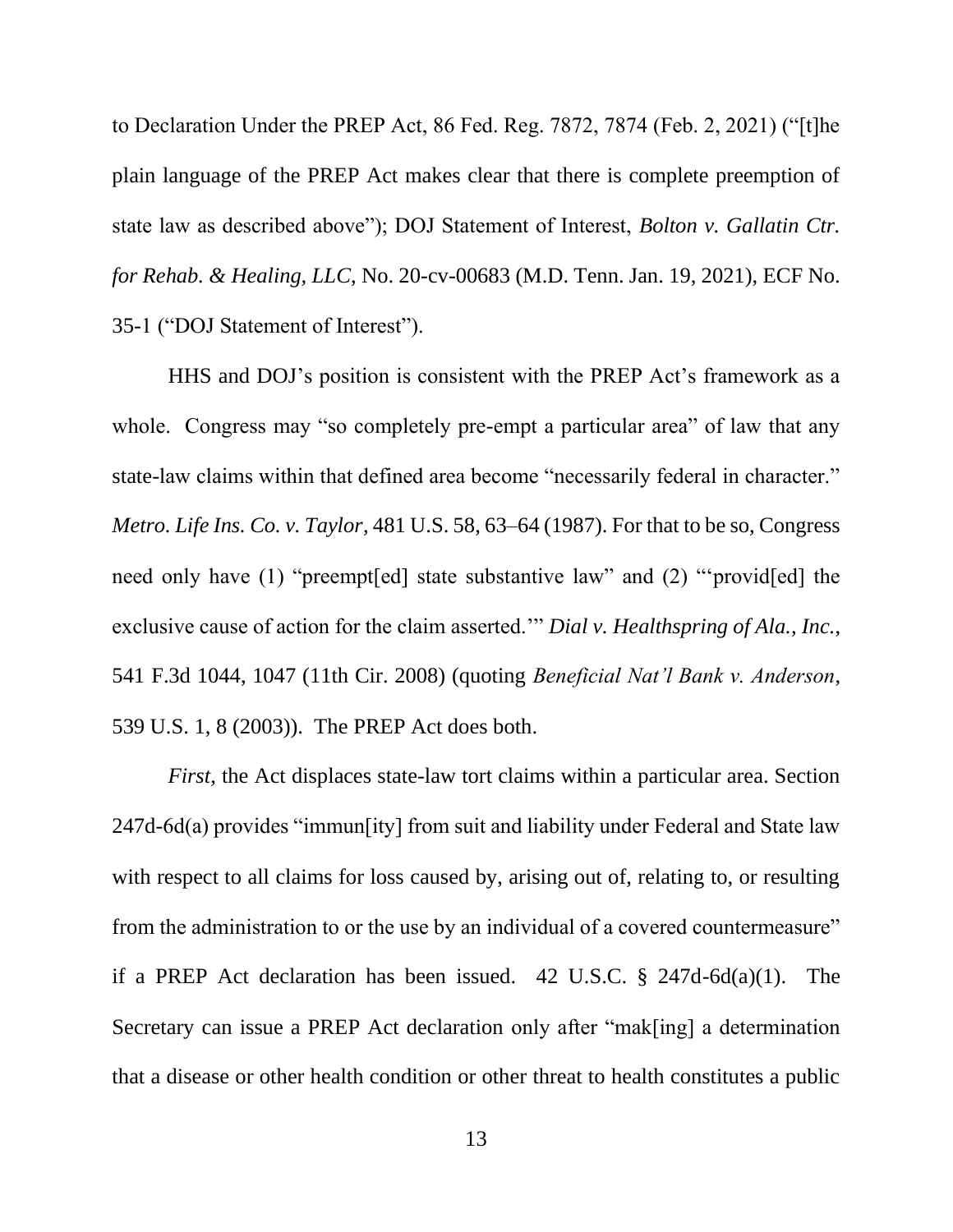health emergency, or that there is a credible risk that the disease, condition, or threat may in the future constitute such an emergency." *Id.* § 247d-6d(b)(1). It must be published in the Federal Register and recommend "the manufacture, testing, development, distribution, administration, or use of one or more covered countermeasures." *Id.* And it must also identify the disease for which the Secretary recommends these countermeasures, the population and geographic areas for which he or she recommends those measures, and the time period for which immunity is in effect. *Id.* § 247d-6d(b)(2).

*Second*, the Act provides a substitute, federal cause of action for certain claims that are otherwise preempted. The "sole exception" to the broad immunity conferred by the Act is "an exclusive Federal cause of action" for claims of "willful misconduct" causing death or serious injury. 42 U.S.C. § 247d-6d(d)(1). The exclusive venue for those claims is the U.S. District Court for the District of Columbia. *Id.*  $\S\S 247d-6d(e)(1)$ , (e)(5).<sup>19</sup> For other claims *within* the scope of PREP Act preemption, plaintiffs are not left without a remedy. The Act establishes a federal "Covered Countermeasure Process Fund," which is designed to provide "timely, uniform, and adequate compensation" through a no-fault claims process.

<sup>&</sup>lt;sup>19</sup> Amici do not address the question of whether removal or transfer is appropriate in this case.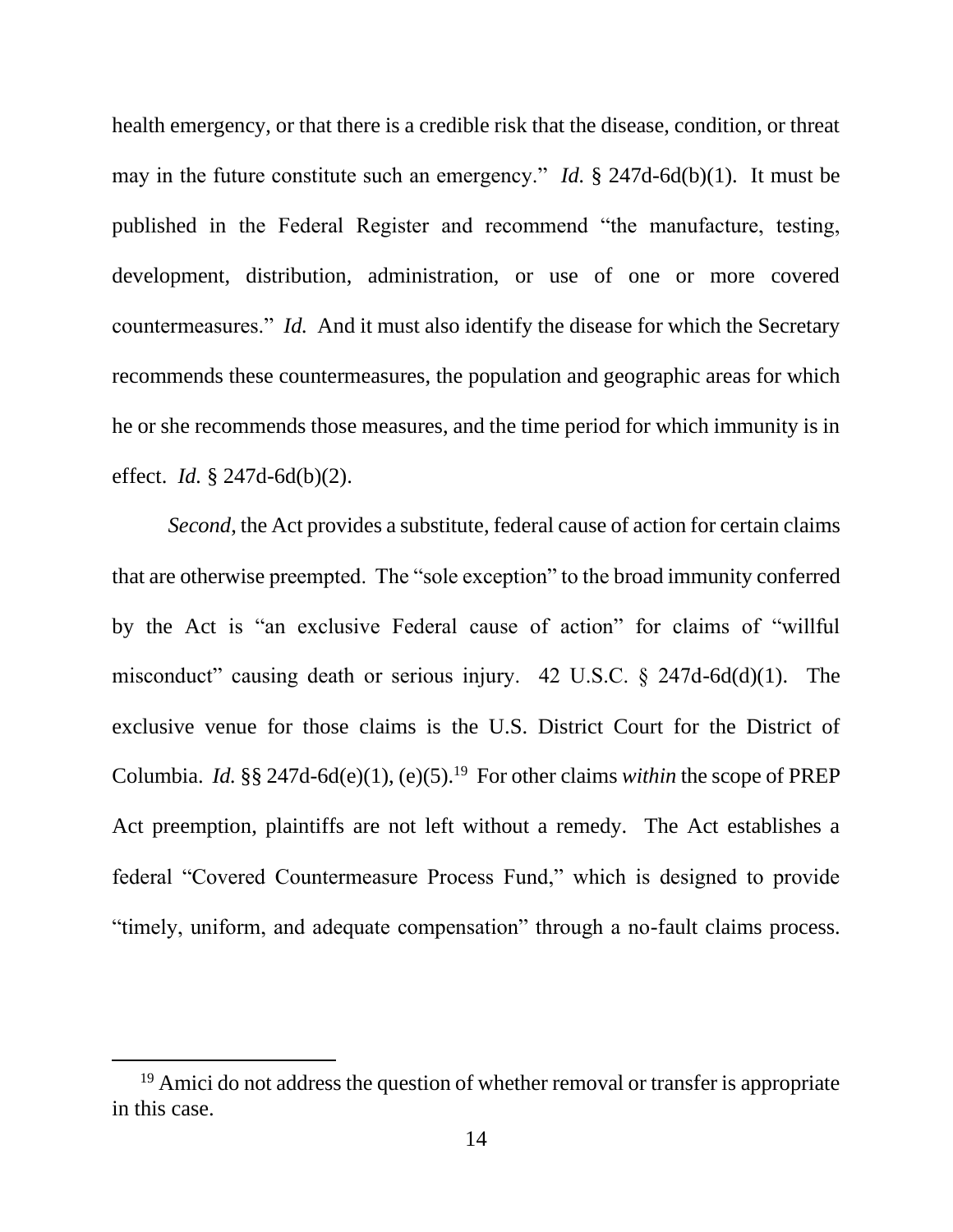*Id*. § 247d-6e(a). That federal administrative remedy is also "exclusive." *Id.* § 247d- $6d(d)(1)$ .

<span id="page-20-5"></span><span id="page-20-4"></span><span id="page-20-3"></span><span id="page-20-2"></span><span id="page-20-1"></span><span id="page-20-0"></span>This structure, combining preemption with exclusive federal remedies, is the defining feature of a "complete pre-emption" statute. *See Beneficial Nat'l Bank*, 539 U.S. at 7-8 (National Bank Act); *Avco Corp. v. Aero Lodge No. 735, Int'l Ass'n of Machinists & Aerospace Workers*, 390 U.S. 557, 559-60 (1968) (Labor Management Relations Act); *Metro. Life (Taylor),* 481 U.S. at 63-64 (ERISA); *Hall v. N. Am. Van Lines, Inc*., 476 F.3d 683, 687 (9th Cir. 2007) (Carmack Amendment); *In re Miles*, 430 F.3d 1083, 1088 (9th Cir. 2005) (Bankruptcy Code); *Spear Mktg., Inc. v. BancorpSouth Bank*, 791 F.3d. 586, 594 (5th Cir. 2015) (Copyright Act). Like those statutes, the PREP Act "supersede[s] both the substantive and the remedial provisions" of the relevant state law "and create[s] a federal remedy . . . that is exclusive." *Beneficial Nat'l Bank*, 539 U.S. at 11.

<span id="page-20-7"></span><span id="page-20-6"></span>What is more, the statute's purpose reinforces the structural argument for complete preemption under the PREP Act. Congress has delegated authority to the Secretary to "lead all federal public health and medical response" to national emergencies. 42 U.S.C. § 300hh(a). In exercising that authority, the Secretary is responsible for ensuring the "[r]apid distribution and administration of medical countermeasures" in response to a public health emergency. *Id*. § 300hh-1(b)(2)(D). As we have seen over the last 20 months, rapid distribution and administration of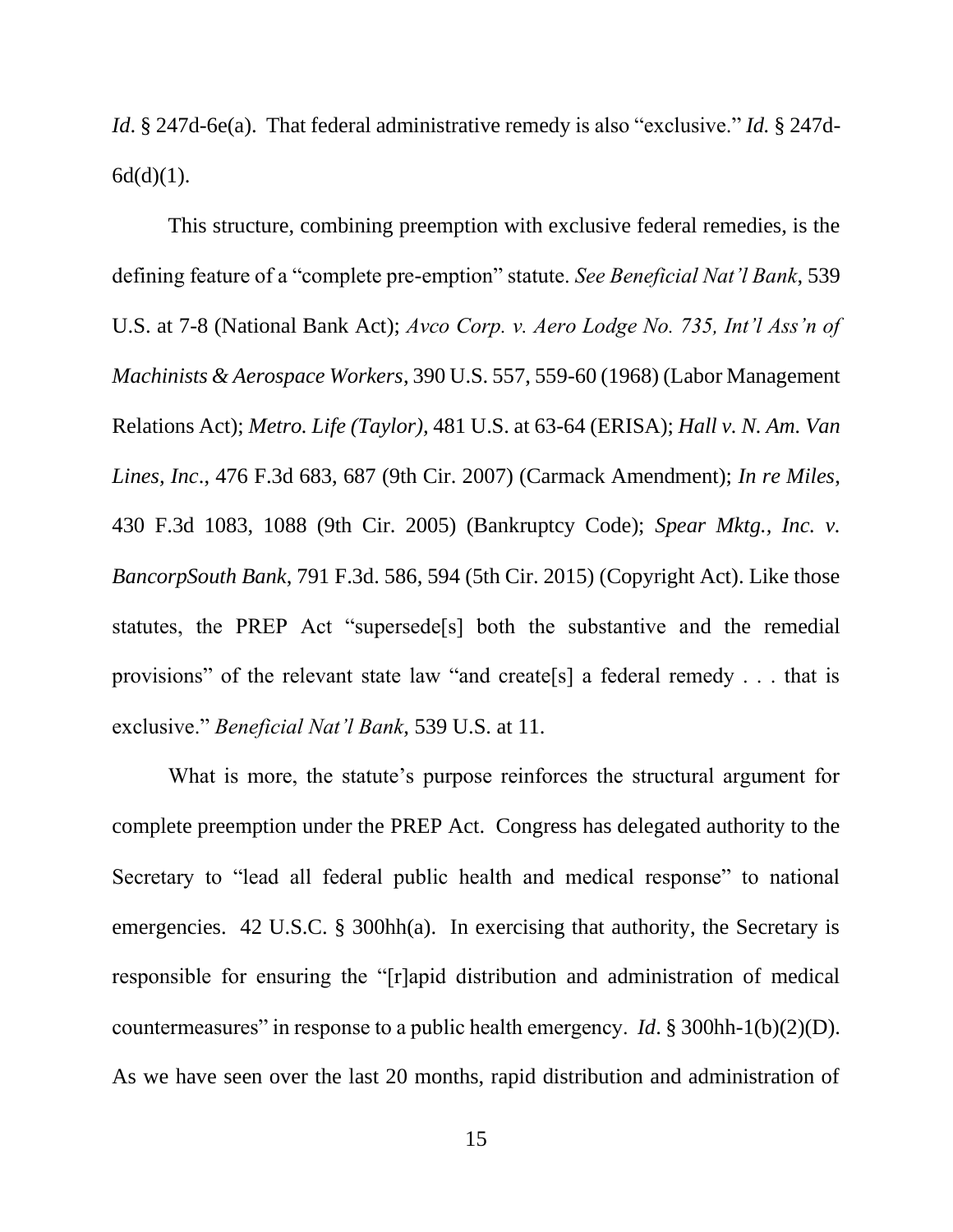countermeasures is a task that requires the government to work hand-in-hand with and quite often rely heavily on—private-sector partners, including healthcare providers, who generally lack the array of immunities with which public officials are commonly cloaked. And the PREP Act is a key tool that allows the Secretary to facilitate a whole-of-nation response by extending the "targeted liability protection"—including the preemption of state law liability—to private entities called upon by the Secretary to develop, distribute, dispense, and administer designated countermeasures. *See* 42 U.S.C. § 247d-6d.<sup>20</sup>

### **B. The PREP Act preempts the claims in this case.**

<span id="page-21-0"></span>Given the Act's sweeping grant of immunity for claims within its scope, it is unsurprising that plaintiffs try to avoid preemption with creative pleading. The PREP Act provides that "[1] a covered person shall be immune from suit and liability under Federal and State law with respect to claims for loss [2] caused by, arising out of, relating to, or resulting from [3] the administration to or the use by an individual of a covered countermeasure [4] if a declaration . . . has been issued with respect to such countermeasures." 42 U.S.C.  $\S$  247d-6d(a)(1). In the trial court, there was no genuine dispute that the defendants were "covered person[s]" or that a "declaration . . . has been issued" with respect to COVID-19 countermeasures. But in finding

<sup>20</sup> *See also* Peggy Binzer, *The PREP Act: Liability Protection for Medical Countermeasure Development, Distribution, and Administration*, 6 Biosecurity & Bioterrorism 1 (2008); DOJ Statement of Interest 2.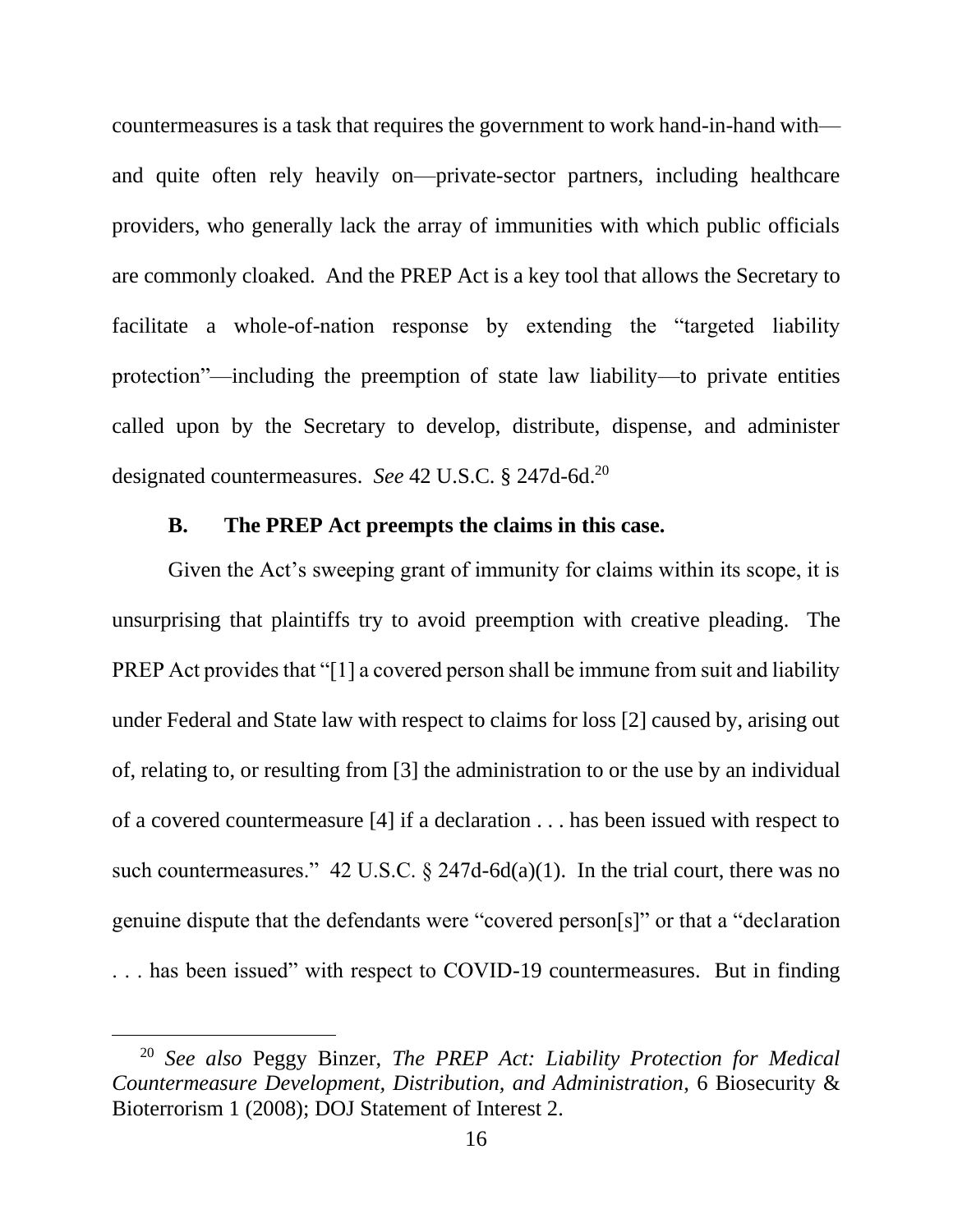that the claims in this lawsuit fall outside the PREP Act's preemptive scope, the trial court limited the PREP Act's reach in a manner that flies in the face of both its text and the Secretary's interpretation.

# *1. The complaint alleges losses related to the administration of designated countermeasures.*

<span id="page-22-0"></span>Plaintiffs' claims rest on purported harm from (1) the use of PPE, (2) restrictions on outside visitors or social distancing requirements, and (3) policies on allowing employees who had been exposed to COVID-19 to continue working. *See, e.g.*, Amended Complaint, [V1-382-91] at ¶¶ 23-25 ("On March 11, 2020, Arbor Terrace announced restrictions on outside visitation and contact among residents due to COVID-19 . . . . Arbor Terrace failed to exercise even slight diligence to enforce them as individuals from outside the facility were still permitted to visit individual[s] inside . . ."); *id.* at ¶ 26 ("Arbor Terrace . . . allow[ed] staff members to work at the facility without masks or other protective equipment."); *id.* at ¶ 27 ("As late as March 25, 2020, Arbor Terrace was not consistently implementing PPE use among its staff . . ."); *id.* at ¶ 28 ("Arbor Terrace . . . allow[ed] asymptomatic staff who had been exposed to COVID-19 to continue to work at Arbor Terrace."); *id.* at ¶ 29 ("Arbor Terrace . . . fail[ed] to implement mandatory PPE use for residents and social distancing guidelines . . . in the common areas until on or after March 17, 2020."). All of those allegations "relate to" the administration of designated countermeasures as contemplated by the PREP Act.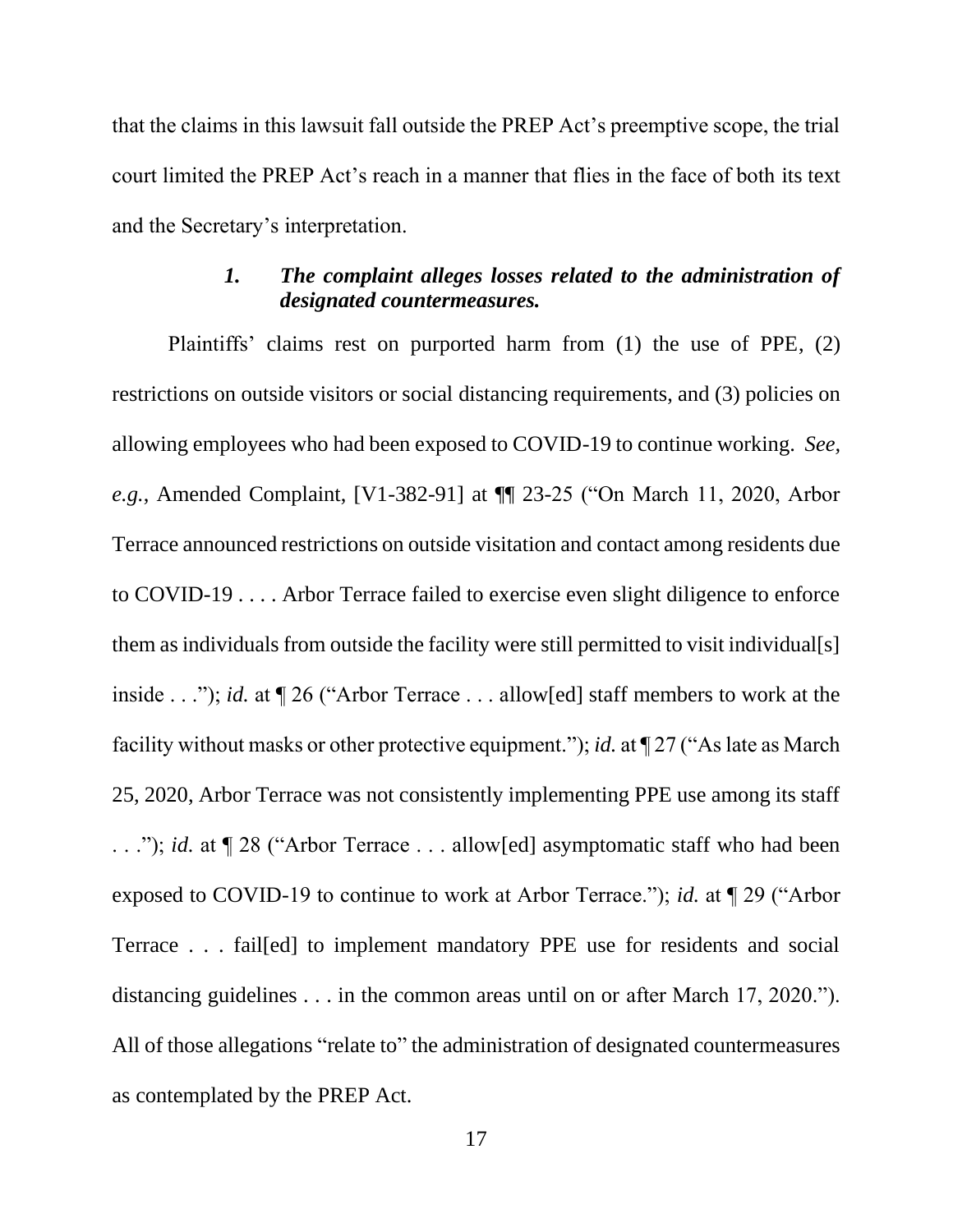The trial court (which incorporated its prior order on the motion for judgment on the pleadings, *see* Order [V1-705] at 3) erroneously found that the Plaintiffs' allegations "do not on their face appear to relate to the administration or use of a covered countermeasure" and are "wholly unrelated to the provision of any countermeasures under the Act." Order on Motion for Judgment on the Pleadings [V1-418-19] at 3-4. But the PREP Act provides immunity not only from claims arising directly from the use of countermeasures but also from claims "*relating to* . . . the administration to or the use by an individual of a covered countermeasure." 42 U.S.C. § 247d-6d(a)(1) (emphases added). A "covered countermeasure" includes "a qualified pandemic or epidemic product," such as a diagnostic, a treatment, or protective gear, as designated by a declaration of the HHS Secretary. *Id.* § 247d- $6d(i)(7)$ . In preemption cases, the Supreme Court has explained many times that the term "relating to" has a "broad common-sense meaning." *Pilot Life Ins. Co. v. Dedeaux*, 481 U.S. 41, 47 (1987); *see also Metro. Life Ins. Co. v. Mass.*, 471 U.S. 724, 739 (1985) ("broad scope"); *Morales v. Trans World Airlines*, 504 U.S. 374, 383–84 (1992) ("deliberately expansive" and "conspicuous for its breadth" (internal quotation marks omitted)).

<span id="page-23-2"></span><span id="page-23-1"></span><span id="page-23-0"></span>Consistent with the statutory language, the Secretary has interpreted "administration" to include "decisions directly relating to public and private delivery, distribution, and dispensing" of countermeasures, as well as "management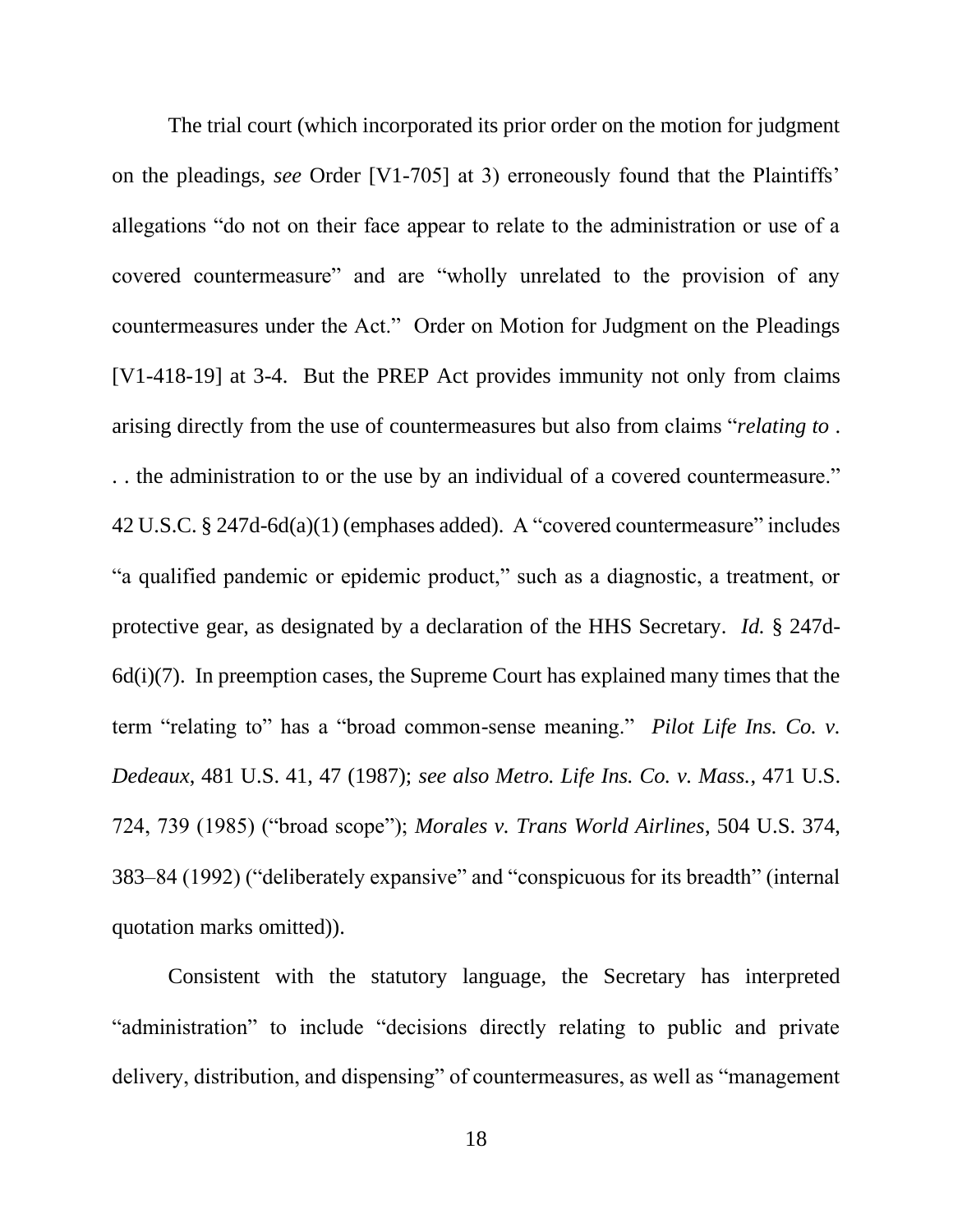<span id="page-24-0"></span>and operation of countermeasure programs[] or management and operation of locations for purpose of distributing and dispensing countermeasures." Declaration Under the PREP Act for Medical Countermeasures Against COVID-19, 85 Fed. Reg. 15,198, 15,200 (Mar. 17, 2020) (emphases added). That covers the allegations in this case.

Contrary to the trial court's finding, even allegations of "failure" to use a countermeasure may "relat[e] to . . . the administration to or the use" of a covered countermeasure. Fourth Amended Declaration, 85 FR 79,190, 79,197. In fact, the Secretary expressed concern over "the growing number of suits related to the use *or non-use* of covered countermeasures against COVID-19, including PPE." HHS Advisory Opinion at 1. The Secretary has explained that decisions to forgo a particular countermeasure or inconsistent or ineffective application come within the Act's preemptive reach:

At one extreme, plaintiff may have pleaded that the facility failed *in toto* to provide any of its staff or patients with any PPE, a covered countermeasure . . . Other plaintiffs allege that the quantity of PPE was inadequate, that staff were not timely provided PPE or that staff were not adequately trained to use PPE . . . . Program planning inherently involves the allocation of resources and when those resources are scarce, some individuals are going to be denied access to them. Therefore, decision-making that leads to the non-use of covered countermeasures by certain individuals is the grist of program planning, and is expressly covered by PREP Act.

19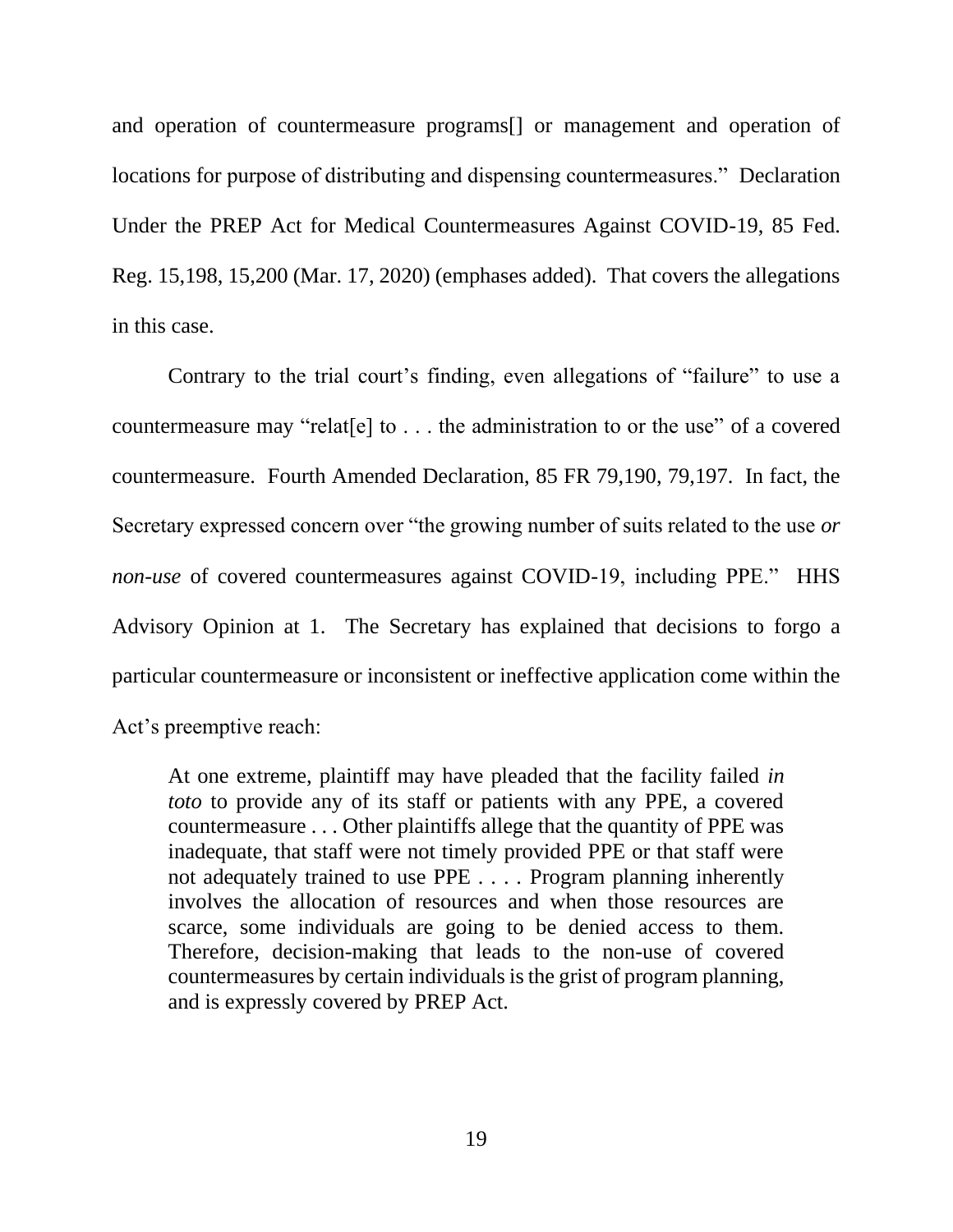*Id.* at 2, 4.<sup>21</sup> Although the Secretary acknowledged that there will "be circumstances" where plaintiff pleads that defendant's culpability is the result of its failure to make any decisions whatsoever, thereby abandoning its duty to act as a program planner," that is "a small hole through which to wiggle to avoid complete preemption." *Id.* at 4 (emphases added). And the Secretary called upon courts to prevent that hole from "grow[ing] as plaintiffs become more adept at fashioning their pleadings." *Id.<sup>22</sup>*

As the Secretary has emphasized, PREP Act immunity extends to all claims for loss "caused by, arising out of, *relating to*, or resulting from the administration to or the use" of a covered countermeasure, including non-use or inconsistent use of those countermeasures as long as it is connected to some decision-making about the use of designated countermeasures 42 U.S.C. § 247d-6d(a)(1) (emphasis added); HHS Advisory Opinion. The Court must assume that "relating to" has meaning. *See Duncan v. Walker*, 533 U.S. 167, 174 (2001) (canon against surplusage); *Lucas v. Beckman Coulter, Inc.*, 303 Ga. 261, 263 (2018) (courts must seek "to avoid a construction that makes some language [of a statute] mere surplusage"). And courts

<span id="page-25-3"></span><span id="page-25-1"></span><span id="page-25-0"></span><sup>21</sup> *See also* Fourth Amendment to the Declaration Under the PREP Act for Medical Countermeasures Against COVID-19, 85 Fed. Reg. 79,190, 79,192 (Dec. 9, 2020) (providing that the Declaration must be construed in accord with HHS advisory opinions).

<span id="page-25-2"></span><sup>&</sup>lt;sup>22</sup> The Secretary rightly criticized recent decisions—like the lower court's here that narrowly construed the phrase "relat[ed] to . . . administration" in a manner that is inconsistent with the goal of the Act. *See, e.g.*, *id.* at 3; *see also Lyons v. Cucumber Holdings, LLC*, No. 20-cv-10571-JFW, 2021 WL 364640, at \*5 (C.D. Cal. Feb. 3, 2021) (citing cases), *appeal docketed*, No. 21-55185 (9th Cir. Mar. 2, 2021).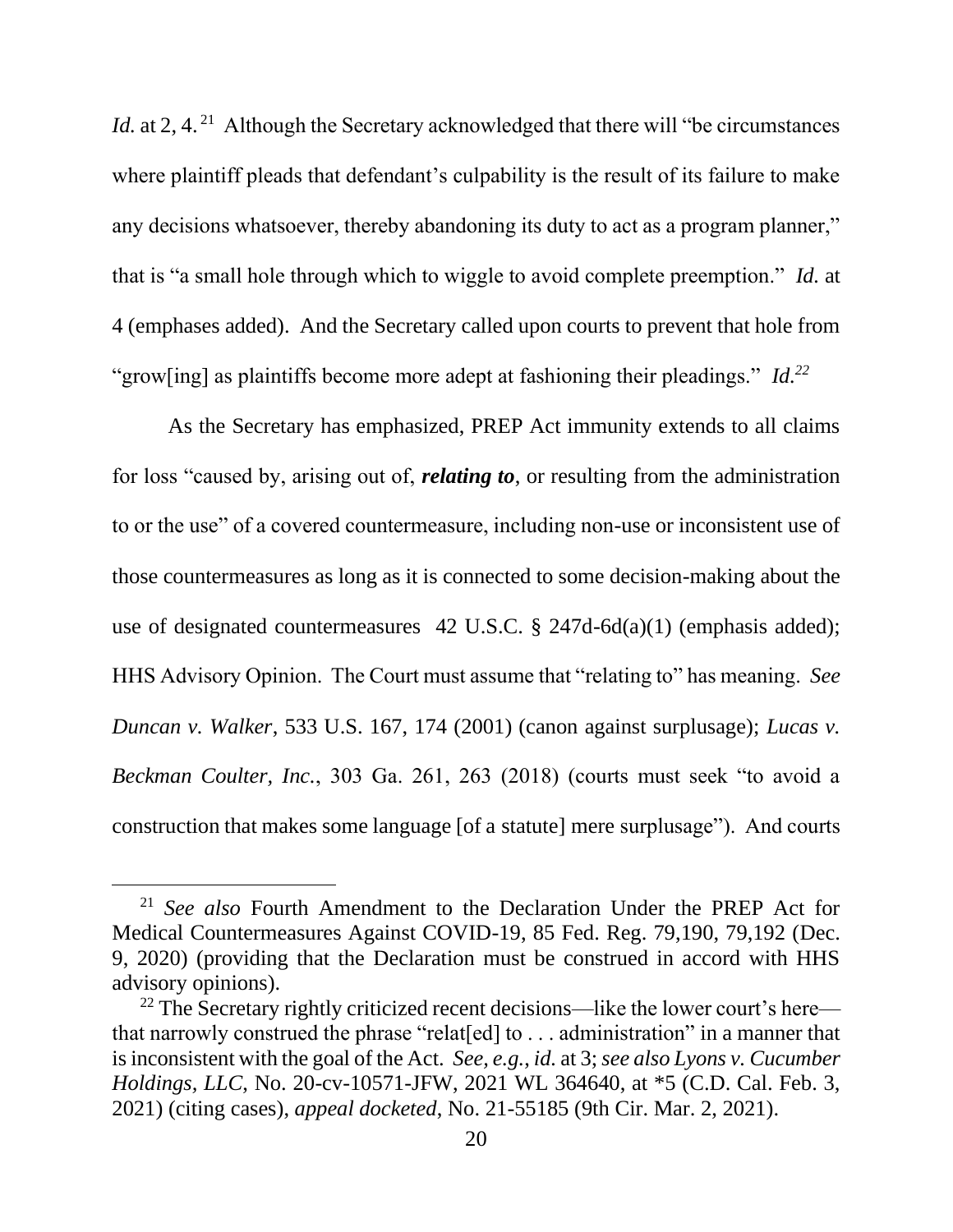<span id="page-26-1"></span>have long recognized that "[t]he ordinary meaning of ['relating to'] is a broad one." *Morales,* 504 U.S. at 383.

As anyone could have predicted, the rollout of countermeasures to a health emergency brought difficult allocation decisions—made in the swirl of changing policies, priorities, and treatment protocols. If claims about how to implement or allocate countermeasures are *not* covered, institutional and individual healthcare providers would have little incentive to continue working on the front lines—the opposite of what Congress sought to accomplish with the PREP Act.

As HHS has observed, an infection control program like the one that Arbor administered "inherently involves the allocation of resources," and "when those resources are scarce, some individuals are going to be denied access to them." HHS Advisory Opinion at 4. That type of decision-making and administration is "expressly covered by the PREP Act," however adept plaintiffs may be at "fashioning their pleadings." *Id.* The court below should not have indulged Plaintiffs' attempt to avoid complete preemption by casting their claims as involving "lack of" or "failure to provide" countermeasures. The PREP ACT is not so easily evaded.

## *2. Plaintiffs' allegations do not fit within the sole exception to the PREP Act's protection.*

<span id="page-26-0"></span>Congress declared that "the *sole exception to the immunity from suit* and liability of a covered person . . . shall be "for death or serious physical injury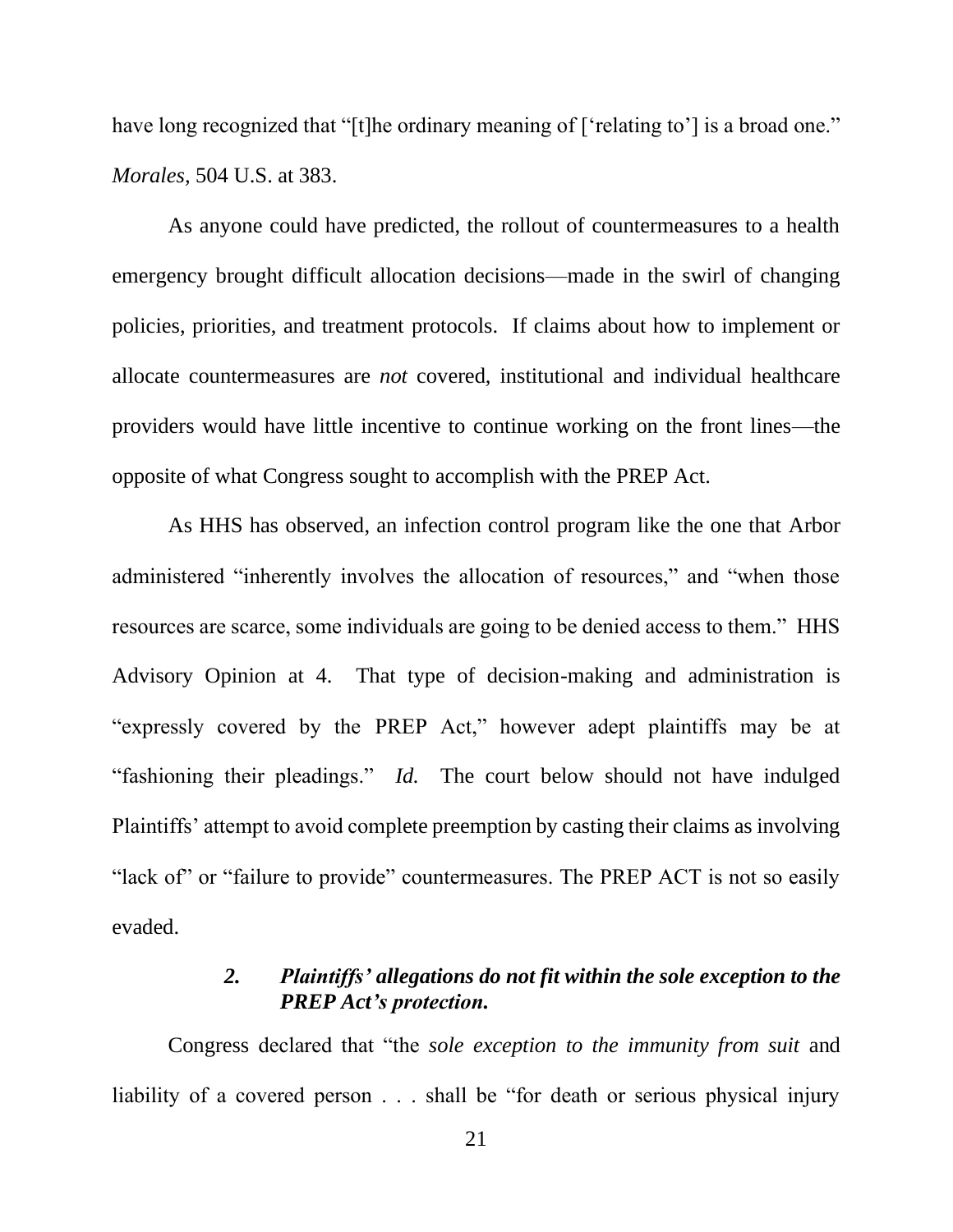proximately caused by *willful misconduct*," and such an action must be filed and maintained in the U.S. District Court for the District of Columbia. 42 U.S.C. § 247d- $6d(d)(1)$  (emphases added), 247d- $6d(e)$ .<sup>23</sup> Willful misconduct includes actions taken "(i) intentionally to achieve a wrongful purpose; (ii) knowingly without legal or factual justification; and (iii) in disregard of a known or obvious risk that is so great as to make it highly probable that the harm will outweigh the benefit." *Id.* § 247- 6d(c). But the standards are stricter still. For instance, a "program planner or qualified person shall not have engaged in 'willful misconduct' as a matter of law where such program planner or qualified person acted consistent with applicable directions, guidelines, or recommendations by the Secretary regarding the administration or use of a covered countermeasure." *Id.* § 247-6d(c)(5). The takeaway is that healthcare facilities enjoy broad immunity unless they have a culpable mental state—a deliberate or conscious disregard of risk or a complete abandonment of a duty to act as a program planner and implement a plan. HHS Advisory Opinion at 4.

<sup>&</sup>lt;sup>23</sup> Congress provided immunity "from suit," not immunity from "liability." Plaintiffs suggested in their Opposition to Interlocutory Appeal that the "trial court's decision has no adverse impact on Petitioner's right to pursue their defenses under State and Federal law . . . . The only impact here is that the Petitioner's [sic] will have to participate in discovery ...." Opp. to Interlocutory Appeal at 2. But denying healthcare providers immunity from *suit* undermines Congress's goal of preventing covered persons such as healthcare operators from enduring the financial and operational costs associated with litigation.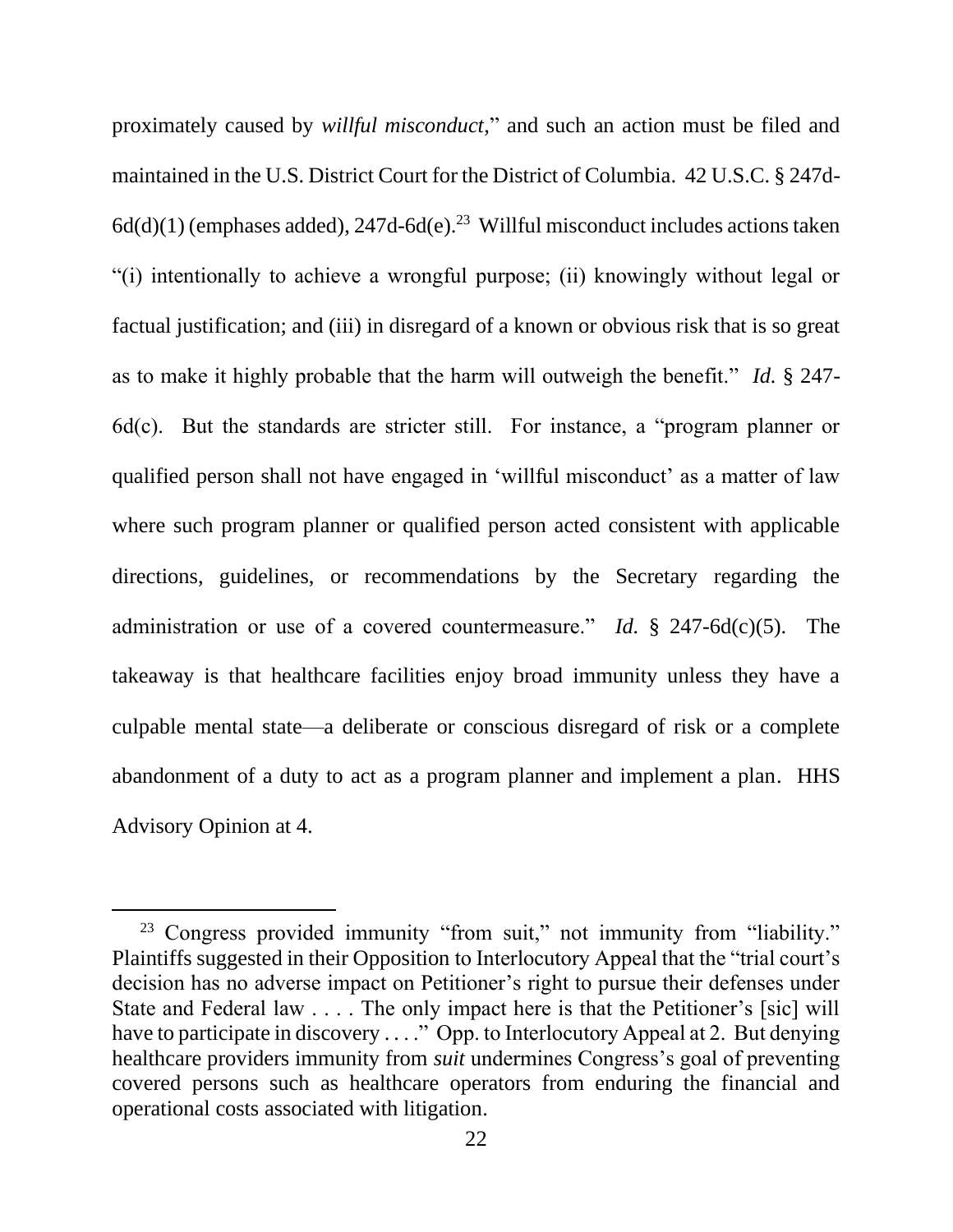Plaintiffs cannot meet the high bar for a suit under the "willful misconduct" exception. Plaintiffs allege in threadbare fashion that "Arbor Terrace failed to exercise even slight diligence to enforce [social distancing] as individuals from outside the facility were still permitted to visit individual[s] inside the facility," that "Arbor Terrace did not even implement a policy of social distancing among residents and in the common areas until on or after March 17, 2020," and that "Arbor Terrace hosted a St. Patrick's Day social among residents in its common area" on March 17. Amended Complaint, [V1-382-91] at ¶¶ 23-25, 29. Plaintiffs also allege that residents were "taken on a scenic ride . . . . [while] not seated at least six feet apart." *Id.*  $\P$  32-33. As to PPE and quarantine policies, Plaintiffs allege that "Arbor Terrace" was not consistently implementing PPE use among its staff" and "allowing asymptomatic staff who had been exposed to COVID-19 to continue to work at Arbor Terrace." *Id.* ¶¶26-28. But through those allegations, Plaintiffs concede that Arbor *in fact* put a plan into place and highlight the difficult decisions that residential healthcare facilities faced when implementing COVID-19-related policies in spring of 2020.

*First*, inconsistent use of PPE and social distancing efforts does not amount to "willful misconduct" as the PREP Act defines it. Plaintiffs' allegations that Arbor culpably delayed implementing social distancing efforts by failing to establish a social distancing policy before March 17, 2020, ignores the realities of early 2020.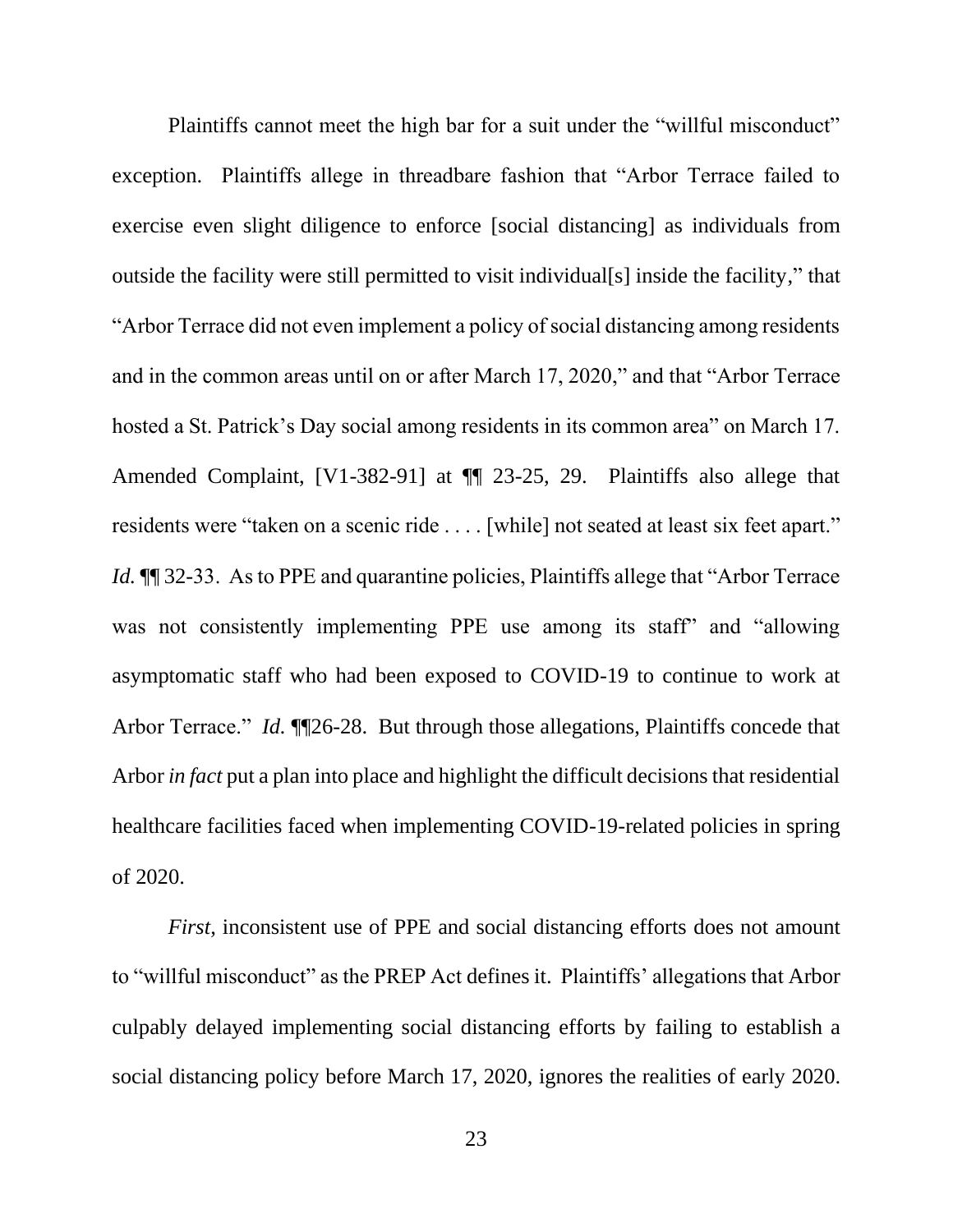<span id="page-29-1"></span><span id="page-29-0"></span>The President first declared a national emergency for the "novel (new) coronavirus" on Friday, March 13, 2020. *See* Declaring a National Emergency Concerning the Novel Coronavirus Disease (COVID-19) Outbreak, Proc. 9994, 85 Fed. Reg. 15,337. The Governor declared a corresponding public health state of emergency on Saturday, March 14, 2020. *See* Exec. Order No. 03.14.20.01. And the White House announced social distancing guidelines on Monday, March 16, 2020.<sup>24</sup> Arbor allegedly put in place a social distancing plan the following day, hardly a delay suggesting willful misconduct. Similar points could be made about Plaintiffs' allegations regarding PPE. Even setting aside the conflicting guidance on the efficacy of masks, PPE was scarce at the outset of the pandemic, making it difficult to enforce PPE requirements. $25$ 

*Second*, quarantining asymptomatic healthcare staff who had "been exposed to COVID-19" in a long-term care facility—at a time of lockdown orders and public uncertainty—could have created personnel shortages and prevented healthcare facilities from providing life-saving service and assistance to residents. The Georgia

<span id="page-29-2"></span><sup>24</sup> *See* Richard Harris, *White House Announces New Social Distancing Guidelines Around Coronavirus* NPR (March 16, 2020), https://www.npr.org/2020/03/16/816658125/white-house-announces-new-socialdistancing-guidelines-around-coronavirus.

<span id="page-29-3"></span><sup>25</sup> *See* William Wan, *America is Running Short on Masks, Gowns, and Gloves. Again.*, Wash. Post (July 8, 2020) ("For weeks, nurses have posted online testimonials about a lack of PPE, with some given surgical masks instead of N95 masks because of shortages.").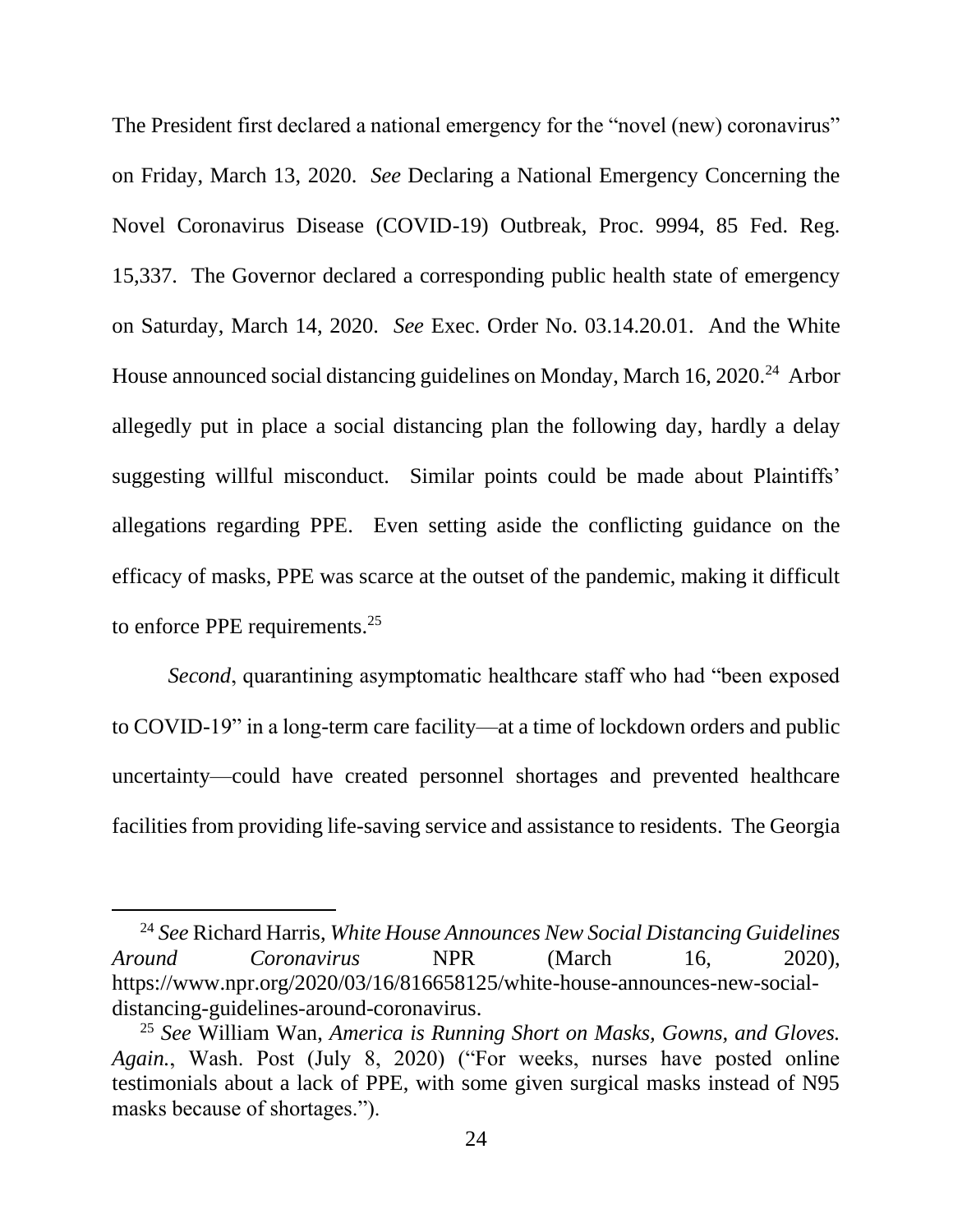Department of Public Health has recognized that "staffing levels and access to supplies and testing may vary by facility . . . [so] decisions about relaxing restrictions in a facility" should be based on a number of different factors, including a heavy focus on "[a]dequate staffing."<sup>26</sup> In the pandemic's early days (the timeframe relevant to the Complaint), healthcare facilities had to provide services and staff facilities notwithstanding the challenges that COVID-19 presented—and in the face of an already shrinking labor supply.

Plaintiffs cannot sidestep the PREP Act's protections by Monday-morning quarterbacking the decisions that defendants were forced to make with far less information about COVID-19 and while operating under serious resource constraints. And even if they wanted to try, their exclusive remedy would be to file suit in the in the U.S. District Court for the District of Columbia, not in a Georgia state court.

Worse, Plaintiffs' claims here challenge conduct that may be condoned or even encouraged *today*. For nearly two years now, the benefits of social interaction among residents has been an issue for senior care facilities navigating lockdowns and restrictions. The CDC's recent guidance allows visitation for unvaccinated residents and "communal activities" for everyone except for "patients/residents with

<sup>&</sup>lt;sup>26</sup> Georgia Department of Public Health, Long-Term Care Facility Administrative Order (Updated Mar. 15, 2021).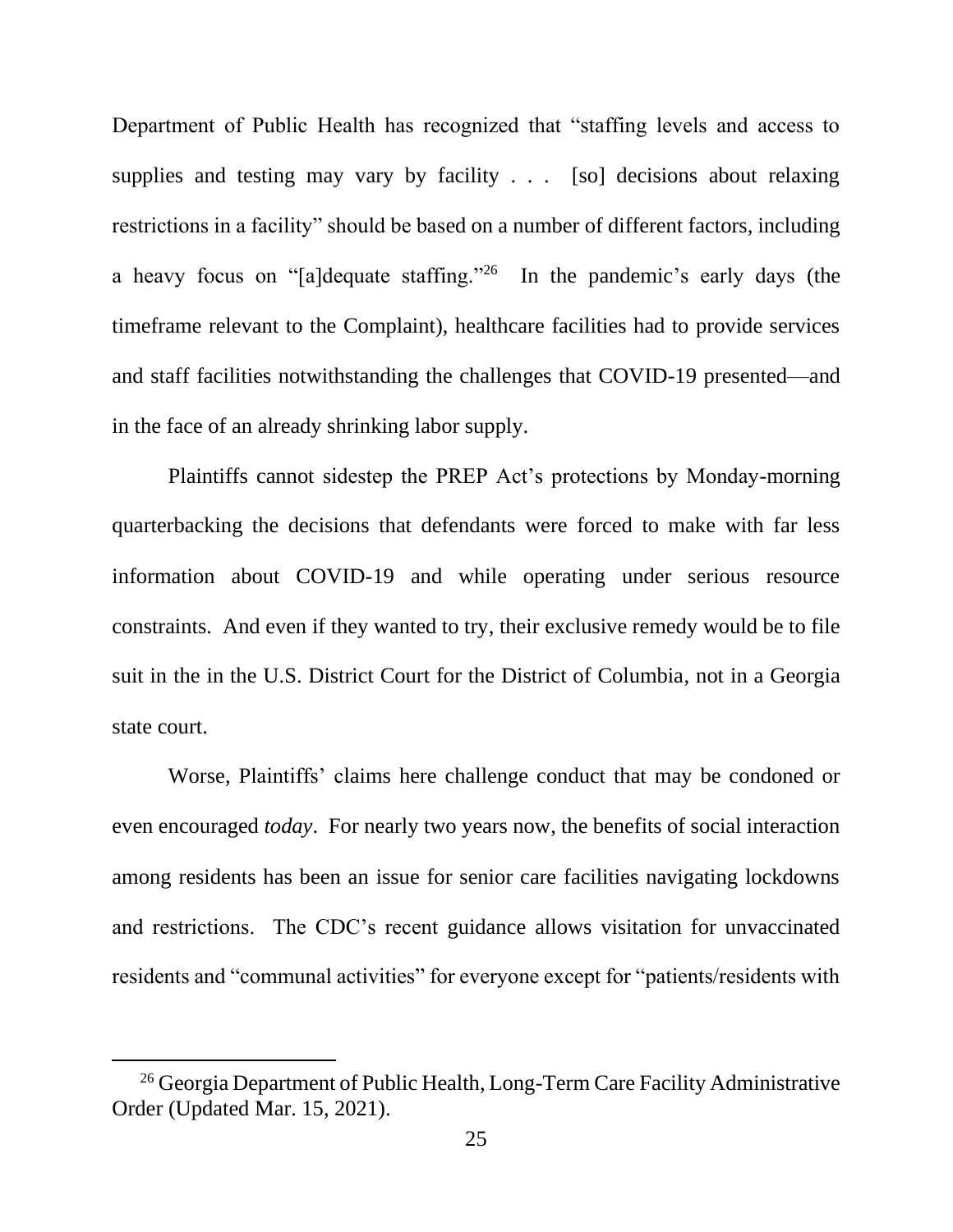[active] SARS-CoV-2 infection, or in isolation because of suspected COVID-19" or "patients/residents [actually] in quarantine."<sup>27</sup> It would be a bizarre interpretation of the PREP Act that would impose liability for conduct that the CDC—with an additional year and a half of data about COVID-19—now deems responsible.

# <span id="page-31-0"></span>**III. GEORGIA LAW PROVIDES ALTERNATIVE SOURCES OF IMMUNITY.**

<span id="page-31-3"></span>Because the PREP Act had not been frequently litigated before the COVID-19 pandemic began (*see* Pub. Law 109–148, Division C, Section 2, December 2005 enactment), many states took their own steps to ensure that healthcare workers and other businesses could continue operating during the COVID-19 pandemic without facing ruinous liability. Georgia was among them. As a result, if the PREP Act did not foreclose the claims asserted here (it does), Georgia law would provide immunity against the claims that Plaintiffs have asserted in any event.

## <span id="page-31-1"></span>**A. The General Assembly enacted the Pandemic Business Safety Act to protect all Georgia businesses.**

The Georgia COVID-19 Pandemic Business Safety Act provides that

<span id="page-31-2"></span>No healthcare facility, healthcare provider, entity, or individual shall be held liable for damages in an action involving a COVID-19 liability

<sup>27</sup> *See* CDC, *Updated Healthcare Infection Prevention and Control Recommendations in Response to COVID-19 Vaccination,* https://www.cdc.gov/coronavirus/2019-ncov/hcp/infection-control-aftervaccination.html (Updated April 27, 2021) ("Post-acute care facilities, including nursing homes . . . Indoor visitation for unvaccinated residents should be limited solely to compassionate care situations [only] if the COVID-19 county positivity rate is >10% and <70% of residents in the facility are fully vaccinated.").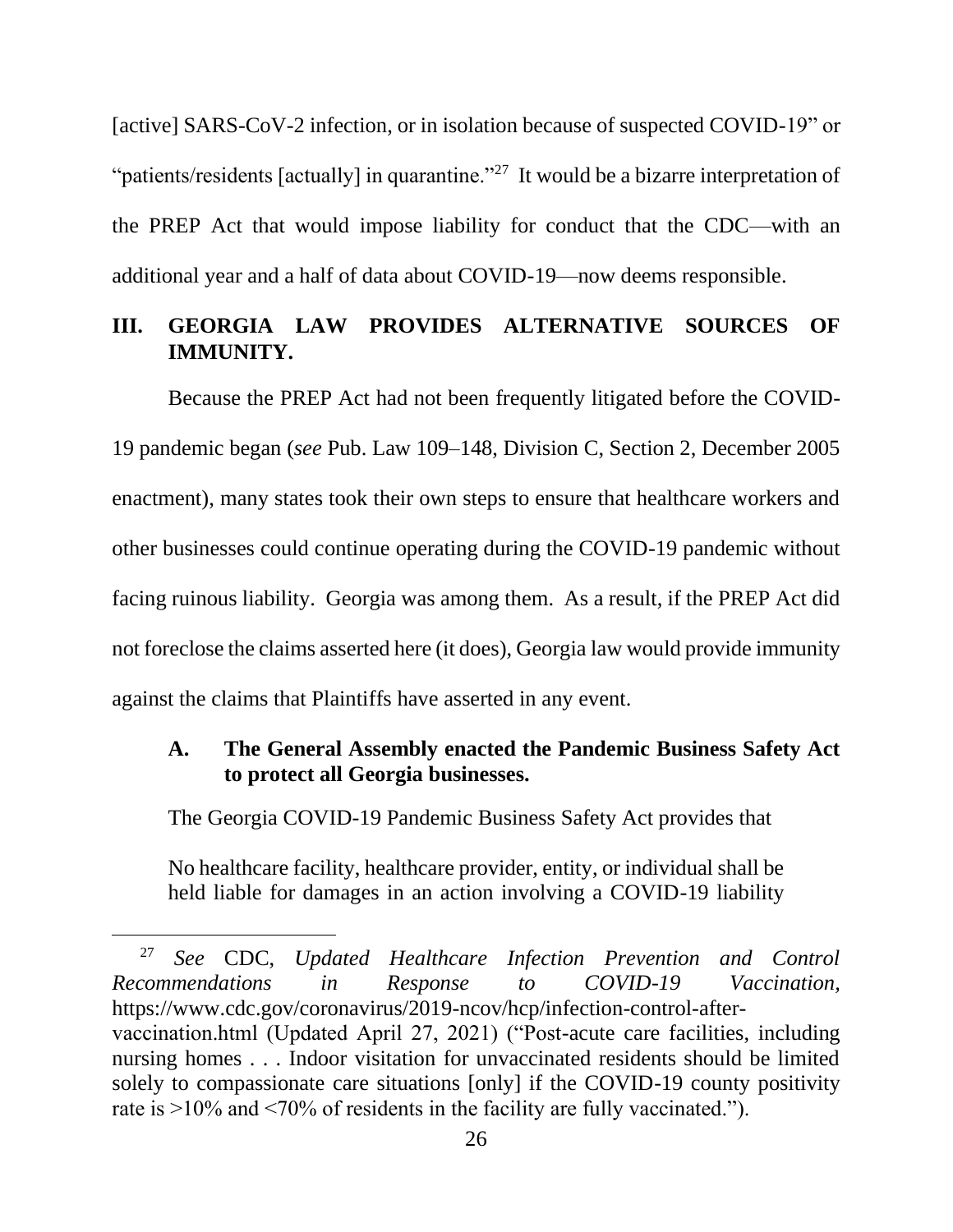claim against such healthcare facility, healthcare provider, entity, or individual, unless the claimant proves that the actions of the healthcare facility, healthcare provider, entity, or individual showed gross negligence, willful and wanton misconduct, reckless infliction of harm, or intentional infliction of harm.

<span id="page-32-0"></span>O.C.G.A. § 51-16-2.<sup>28</sup> To avoid any confusion, the General Assembly explained that immunity under the Act is "in addition to, and shall in no way limit, any other immunity protections that may apply in state or federal law." *Id.* § 51-16-2(b)

The General Assembly granted that protection not just to healthcare providers, but to every single "entity" operating in Georgia, regardless of the services or goods they provide—from healthcare facilities to grocery stores. *See id.* § 51-16-1 (defining "entity" as *any* association, corporation, company, or other type of organization). The General Assembly viewed immunity from suit as critical to protecting businesses that provide the essential services that Georgians have relied on throughout the pandemic. In fact, the Georgia Senate Research Office has described the Pandemic Business Safety Act as providing "blanket immunity" from liability for COVID-19 claims and "some of the strongest protections in the United

<sup>28</sup> *See also id.* § 51-16-1 (defining "COVID-19 liability claim" to include any cause of action for COVID-19 exposure, infection, or transmission, at any premises, or caused by any "actions of any healthcare provider or individual" resulting in injury or death).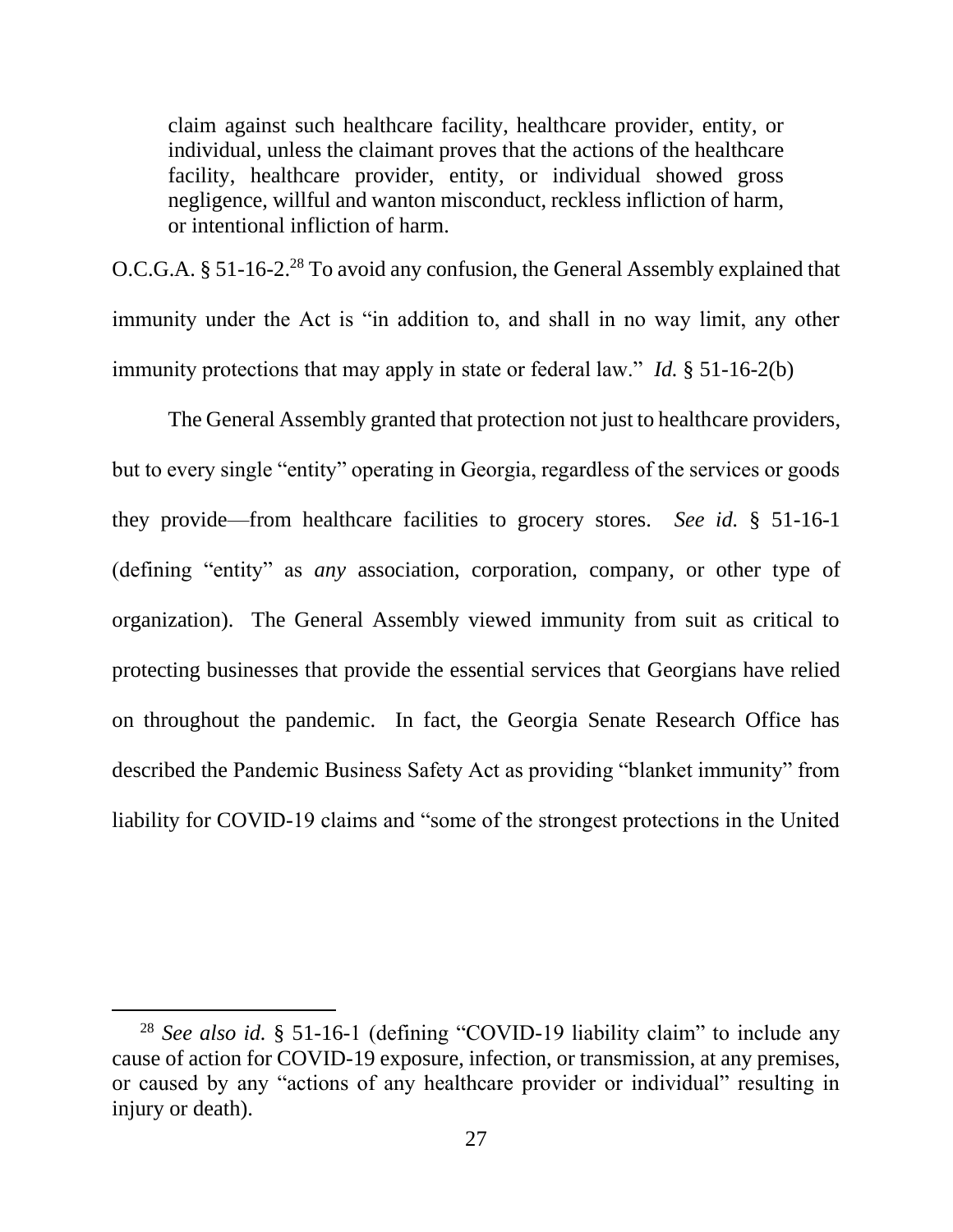States" to ensure that Georgia citizens can still rely on the businesses that keep them housed, fed, and healthy.<sup>29</sup>

## <span id="page-33-1"></span><span id="page-33-0"></span>**B. The Emergency Management Act further protects healthcare providers.**

In addition to the Pandemic Business Safety Act's protections, the Governor has exercised his authority under the Emergency Management Act, O.C.G.A. §§ 38- 3-1, *et seq* to issue multiple executive orders, which have the effect of conferring immunity under the Act. The Emergency Management Act functions like the PREP Act—it enables the Governor to enter orders to coordinate public and private responses in "the event of actual or impending . . . pandemic influenza emergency . . . or a public health emergency," to "[s]uspend any regulatory statute prescribing procedures for conduct of state business," and to "[c]ompel a health care facility to provide services or the use of its facility if such services or use are reasonable and necessary for emergency response." O.C.G.A. § 38-3-51(a), (d). When a private entity "acts in accordance with an order, rule, or regulation entered by the Governor pursuant to the authority granted by [the Emergency Management Act]," it "will *not be held liable* to any other individual, partnership, association, or corporation by reason thereof *in any action* seeking legal or equitable relief." *Id.* § 35-3-51(j) (emphases added). The immunity stretches to "all other activities necessary or

<span id="page-33-2"></span><sup>29</sup> James Beal, *Revisiting the Georgia COVID-19 Pandemic Business Safety Act*, Georgia State Senate Research Office (2020).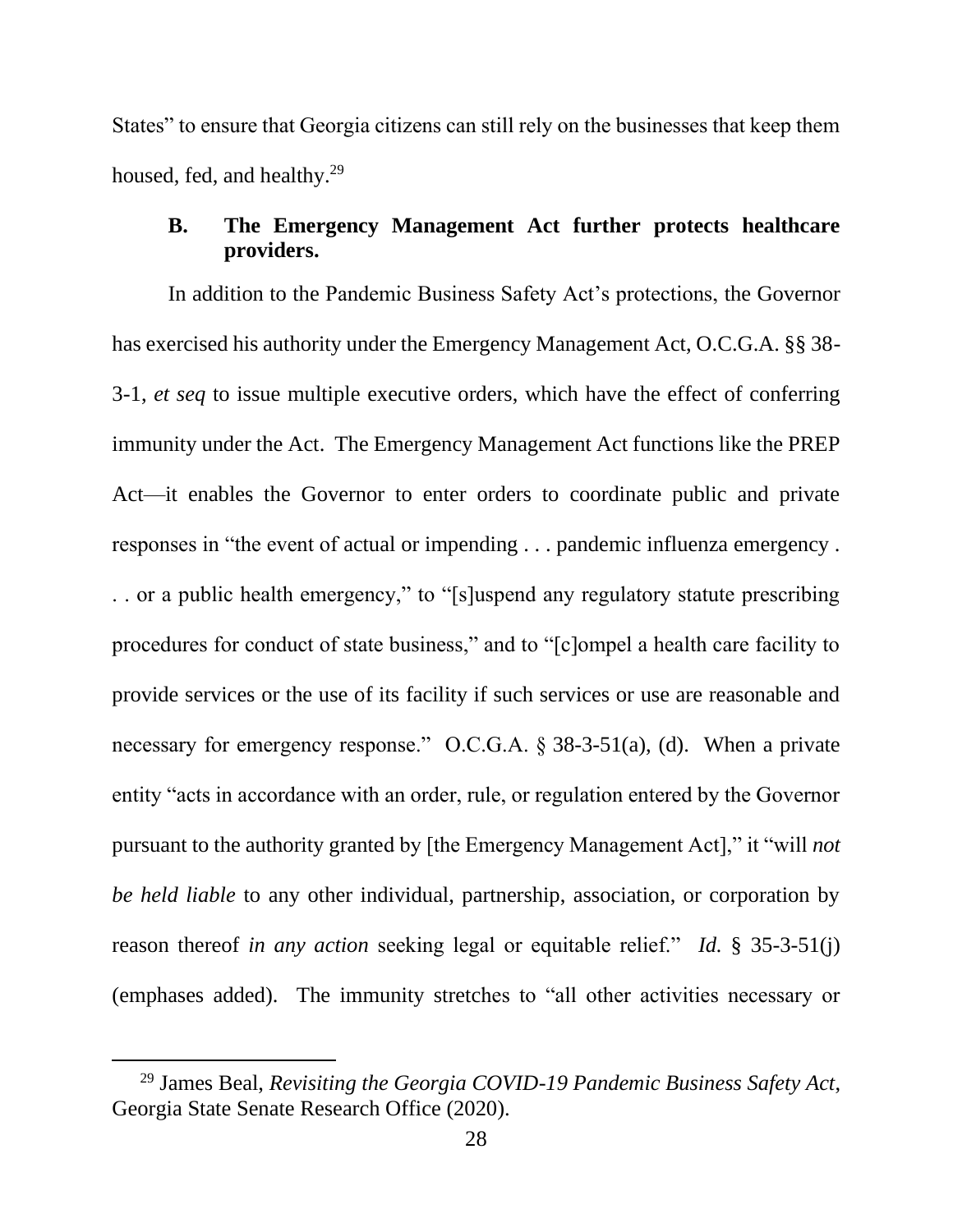incidental to the preparation for and carrying out of" emergency management activity. *Id.* § 38-3-3(2). And the immunity must be "construed liberally" to effect its purpose. *Id.* § 38-3-6. The only exception to immunity is for "willful misconduct, gross negligence, or bad faith." O.C.G.A. § 38-3-35.

<span id="page-34-2"></span><span id="page-34-0"></span>The Governor exercised his authority under the Emergency Management Act to enter multiple orders designating the COVID-19 pandemic as a state of emergency in Georgia and directing that "all state and local authorities as well as public and private hospitals, healthcare facilities, clinics, and medical personnel shall fully comply with orders by the Governor." Exec. Order No. 03.14.20.01. The Governor also designated healthcare institutions and their employees as "auxiliary emergency management workers," who engage in "emergency management activities," which extends the Emergency Management Act's immunity to those entities. Exec. Order No. 04.14.20.01; *see also* O.C.G.A. § 38-3-35; *id* § 38-3-51.

<span id="page-34-3"></span><span id="page-34-1"></span>The Governor made that designation because "[h]ealthcare institutions and facilities *require additional flexibility to provide the critical assistance and care needed by this state during this unprecedented emergency*." Exec. Order No. 04.14.20.01. The Governor's office emphasized that, "[f]or the duration of the Public Health State of Emergency, this order [04.14.20.01] will limit the civil liability of 'auxiliary emergency management workers' engaging in 'emergency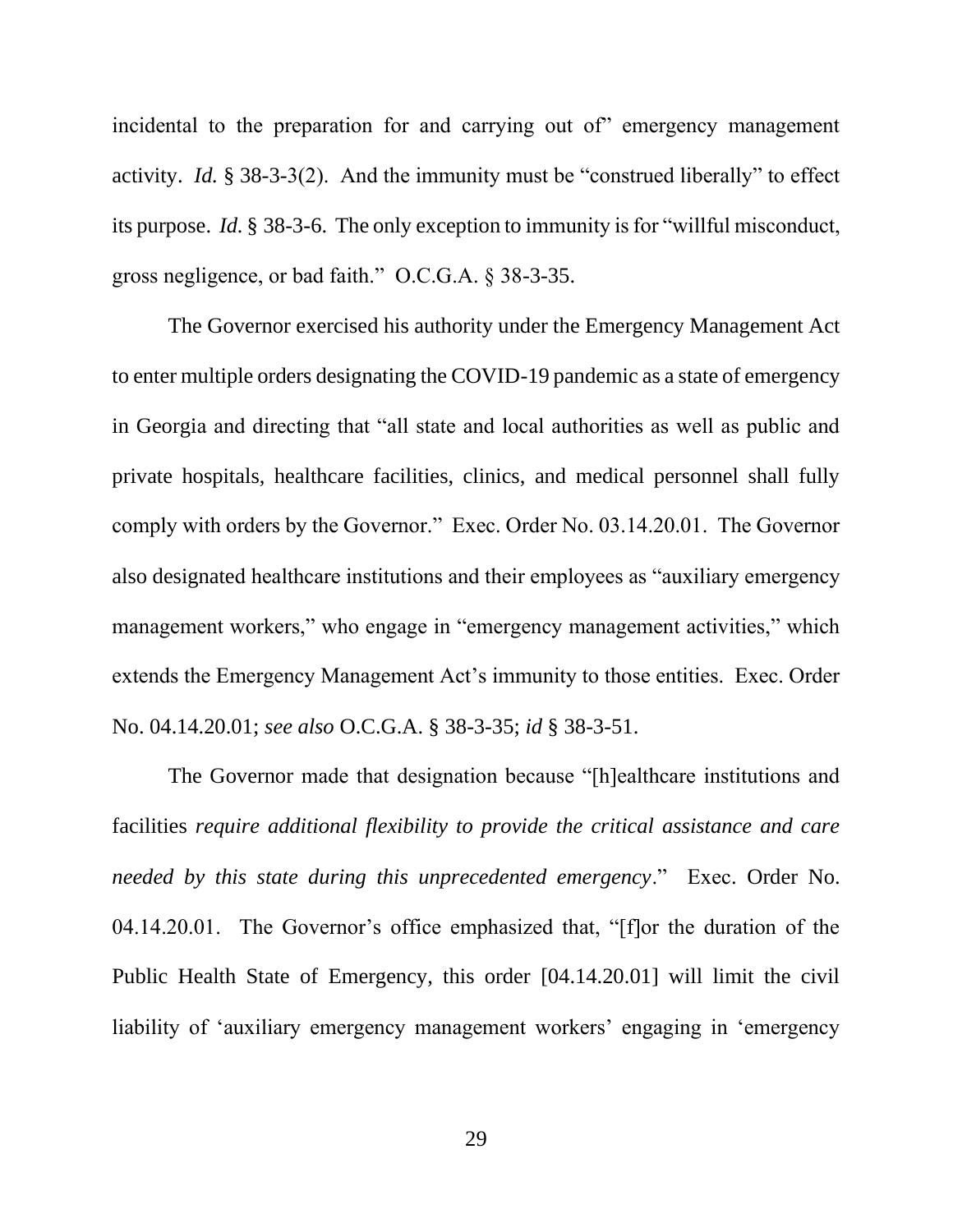management activities' while providing patient care if such care results in the death or injury of a patient."30

### <span id="page-35-0"></span>**C. Plaintiffs' allegations do not fit within the exception to immunity under Georgia law.**

The General Assembly and the Governor have spoken in unison to provide immunity from all forms of COVID-related litigation regardless of the relief sought (whether legal or equitable). Georgia's COVID-19 immunities provide businesses with the "strongest protections" possible from the economic damage that lawsuits cause to Georgia's pandemic-battered businesses. And the General Assembly and the Governor have clarified that those protections must be construed liberally to achieve their goals. Conclusory allegations of gross negligence thus cannot nullify the immunity that Georgia law provides. Rather, plaintiffs must plead facts that put defendants on notice of conduct that constitutes "gross negligence."

For the same reasons that Plaintiffs have failed to allege any willful misconduct that would bypass the immunities provided by the PREP Act, they have also failed to allege "gross negligence" under Georgia law. "Gross negligence" under Georgia law requires a lack of the "degree of care which every man of commonsense, however inattentive he may be, exercises under the same or similar

<span id="page-35-1"></span><sup>30</sup> Office of the Governor, *Kemp Designates Auxiliary Emergency Management Workers, Emergency Management Activities***,** (April 14, 2020 Press Release), https://gov.georgia.gov/press-releases/2020-04-14/kemp-designates-auxiliaryemergency-management-workers-emergency.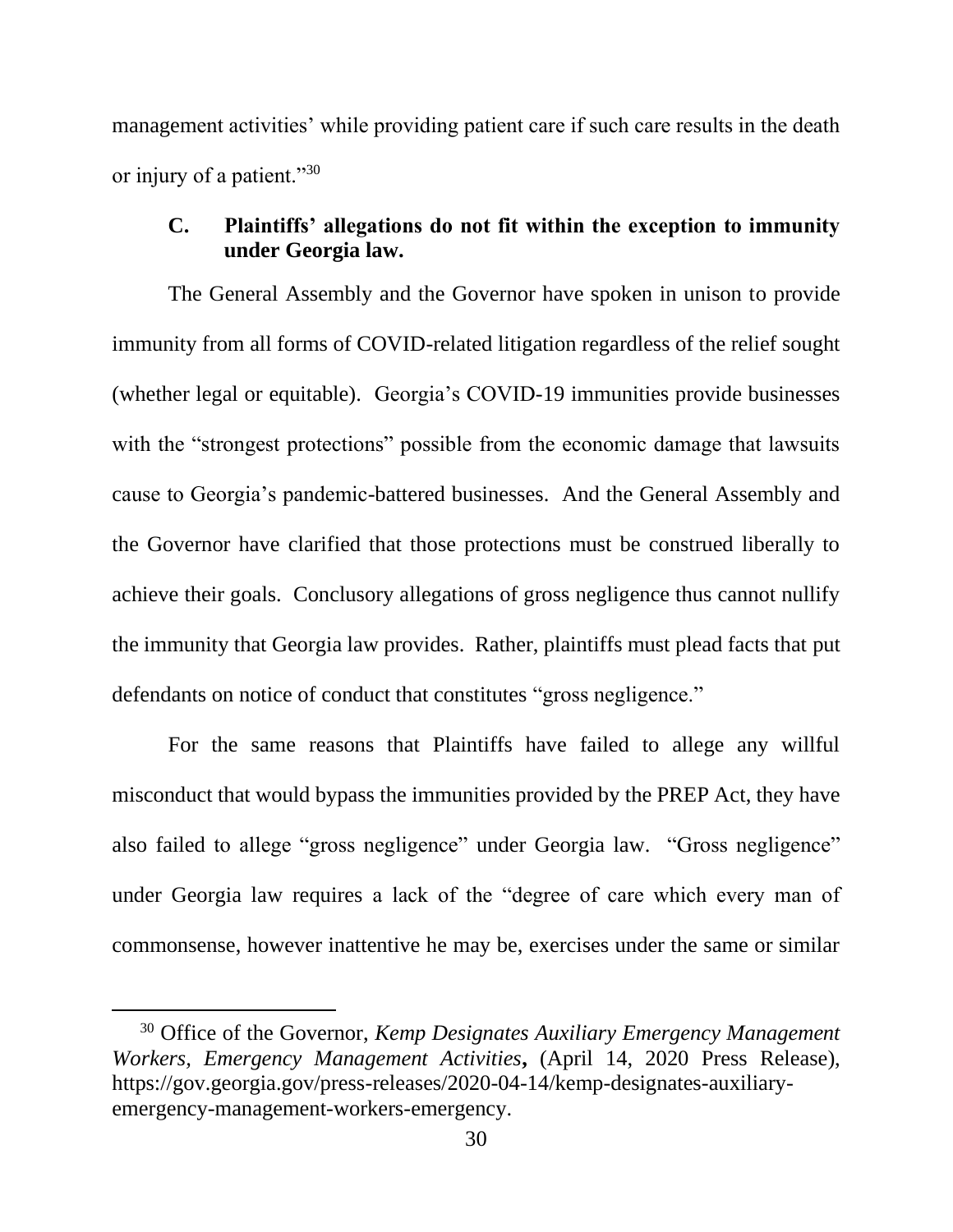<span id="page-36-1"></span><span id="page-36-0"></span>circumstances." *Gliemmo v. Cousineau*, 287 Ga. 7, 13 (2010) (quotation omitted); *see also id.* (defining gross negligence as the "lack of [] diligence that even careless men are accustomed to exercise" (quotation omitted)). None of Plaintiffs' allegations relating to inconsistent use of social distancing, PPE, or quarantining staff meet that standard. *See, e.g.*, *Johnson v. Omondi*, 294 Ga. 74, 78 (2013) ("While questions of gross negligence and slight diligence are usually to be determined by a factfinder, courts may resolve them as matters of law in plain and indisputable cases."); *Wolfe v. Carter*, 314 Ga. App. 854, 859 (2012) ("[T]his case presents such a plain and indisputable case . . . it is a well-settled principle of negligence law that the occurrence of an unfortunate event is not sufficient to authorize an inference of negligence . . . . Nor can it support an inference of gross negligence." (cleaned up)).

<span id="page-36-2"></span>Indeed, if the allegations in this case were sufficient to plead "gross negligence," the immunity provided would be worth less than the statute provides.<sup>31</sup>

<span id="page-36-4"></span><span id="page-36-3"></span><sup>31</sup> *See, e.g.*, Chris Marr, *COVID-19 Liability Shield in Effect for Georgia Businesses*, Bloomberg Law (Aug. 6, 2020), https://news.bloomberglaw.com/dailylabor-report/covid-19-liability-shield-takes-effect-for-georgia-businesses (Senator Chuck Hufstetler described the protection as a "fair compromise" to protect businesses from ongoing litigation); *see also* Claire Simms, *Georgia House Votes to Extend COVID-19 Liability Protections*, Fox5 (Feb. 9, 2021), https://www.fox5atlanta.com/news/georgia-house-votes-to-extend-covid-19 liability-protections (Representative Kasey Carpenter, a "small business owner himself," said that "frivolous lawsuits" over COVID-19 exposure caused the General Assembly to extend by the Pandemic Business Safety Act's protection).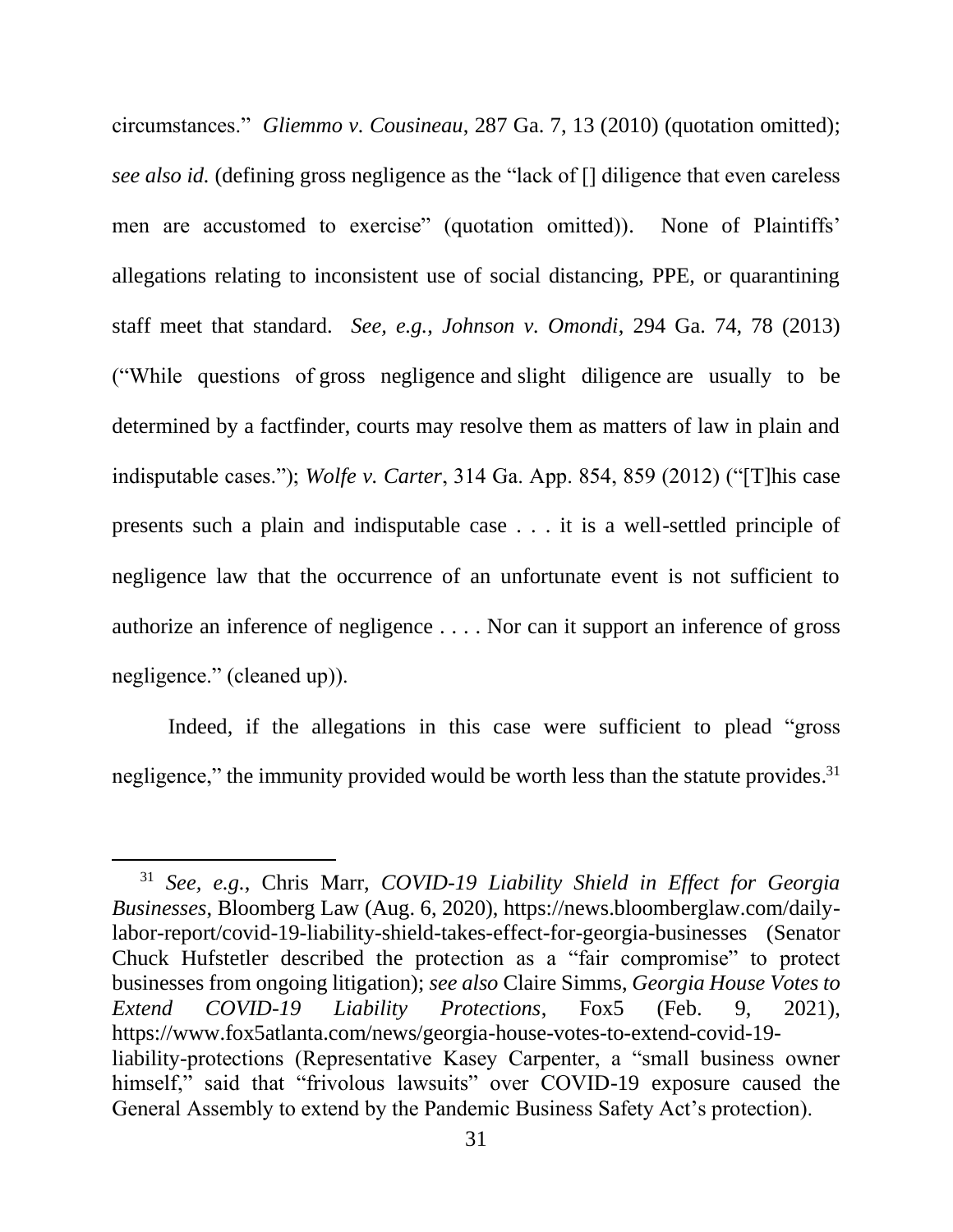If imperfect implementation of social distancing and PPE requirements constituted gross-negligence whenever senior citizens were involved, no businesses serving such citizens would be protected. But nothing in the statutes suggests that result, and this Court should not permit plaintiffs to plead around the statutes with nothing but labels.

### **CONCLUSION**

<span id="page-37-0"></span>The Court should reverse the trial court's decision and remand with instructions to dismiss Plaintiffs' complaint with prejudice as barred by the PREP Act, the Pandemic Business Safety Act, or the Emergency Management Act.

[Signature on following page]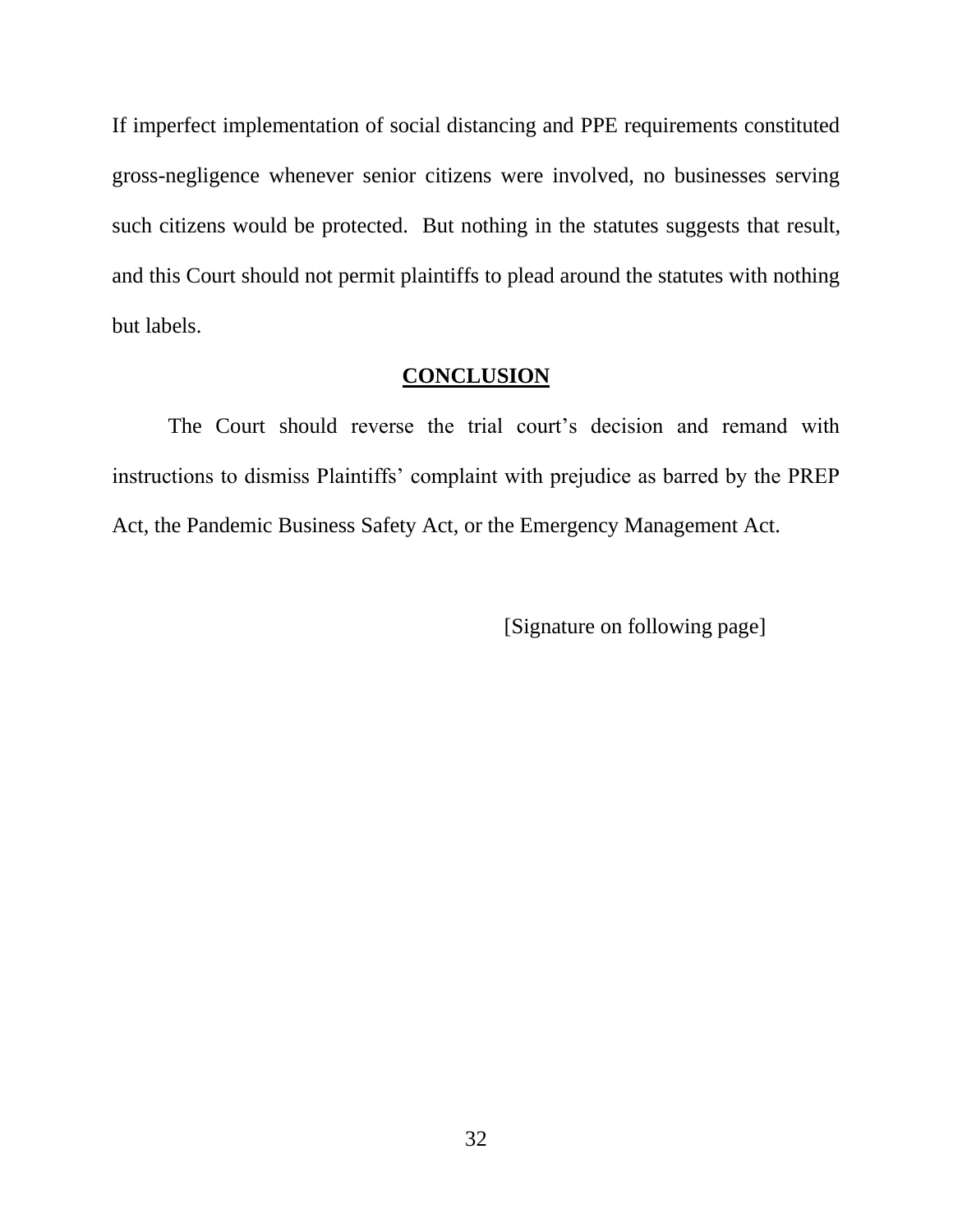Respectfully submitted this 7th day of September, 2021. This submission does not exceed the word count limit imposed by Rule 24.

Daryl Joseffer Brian D. Boone **U.S. CHAMBER** brian.boone@alston.com **LITIGATION CENTER ALSTON & BIRD LLP** 1615 H Street NW 101 S. Tryon Street Washington, DC 20062 Charlotte, NC 28280

*Counsel for the Chamber of Commerce of the United States* **Keith R. Blackwell** *of America* Georgia Bar Number 024493

*/s/Brian D. Boone* 

Jennifer B. Dickey Georgia Bar Number 182354 Telephone: 704-444-1000

> keith.blackwell@alston.com Bryan Lutz Georgia Bar Number 915395 bryan.lutz@alston.com **ALSTON & BIRD LLP** 1201 West Peachtree Street Atlanta, GA 30309-3424 Telephone: 404-881-7000

*Counsel for the Chamber of Commerce of the United States of America and the Georgia Chamber of Commerce*